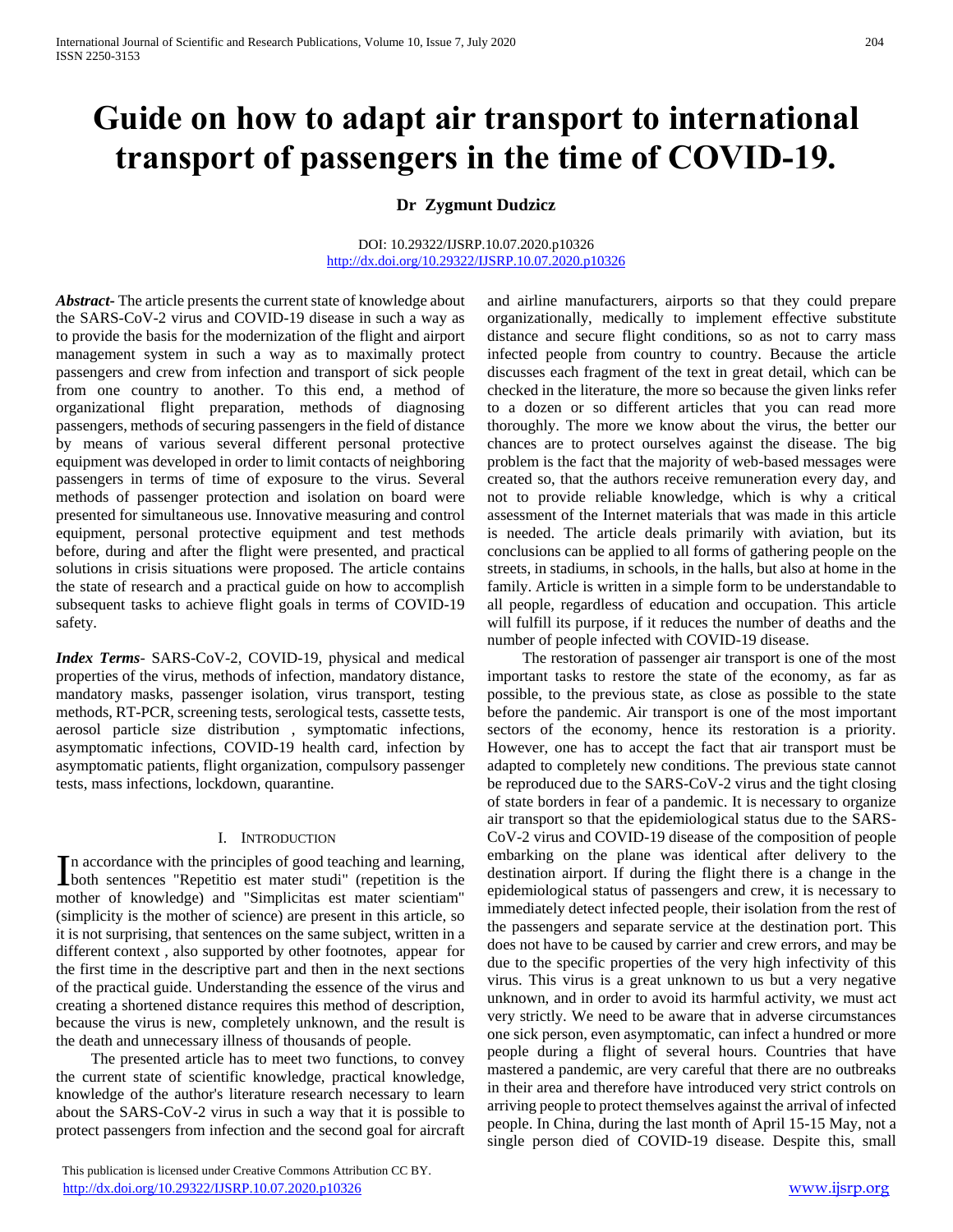individual outbreaks of plague break out, even a dozen or so infected, then the cities are closed and infected people are caught until the last person. Let's imagine that if one plane brings 300 infected people to Wuhan, Milan or New York, without their control and catching the sick at the airport, they will spread peacefully all over the country, we wait quietly a month or two, then the state of epidemic can no longer be master. After controlling the pandemic, after completely suppressing it, it is necessary to constantly maintain the state of readiness to fight the virus causing the disease and strictly control people entering the country. When we have a population of 1.4 billion people, any mistake can turn into a tragedy. Countries that have already fought the MERS and SARS-CoV-1 viruses were better prepared to fight the SARS-CoV-2 virus. It is necessary to use the experience of these countries from South Asia, because sometimes it is enough to successfully adopt their methods. SARS-CoV-1 and SARS-CoV-2 viruses have 85% identical genome, but completely different infectivity. The main thing is that for the human body, this virus is completely new, that is, man is vulnerable to its action. SARS-CoV-2 virus and its subsequent mutations and subsequent types of viruses even more contagious than this, may appear even several times a year or every few years. The more that the list of viruses that can cause epidemics is quite long, most of these diseases we can not treat effectively, we only treat symptomatically, as there are no medicines or vaccines for them. We have to be prepared for the worst. Every day, around 2,290 people die at dawn on COVID-19, about 22,836 people for all infectious diseases, about 857 people for seasonal flu, about 1,732 people for cancer, and about 2,677 for AIDS. It is therefore necessary to increase public hygiene from the constant habit of washing hands. But it is also necessary to increase epidemiological safety during air transport, for which aircraft manufacturers and airlines will be responsible. The point is that during the flight the passenger does not received illness as a gift or pass it on to other fellow passengers. The Chinese National Health Committee announced on May 11 that only 14 new infections were reported, including 11 in the city of Shulan, which were immediately blocked [1]. Only one case was found in Wuhan, but it was enough to issue an order, test the entire 11 million Wuhan residents for 10 days. To my knowledge, there is no country in the world where 14 infectious hospitals were built from the beginning in 14 days, or 11 million people were tested in 10 days. The state of scientific research on the virus and COVID-19 is the most advanced in China, because they have a large database for comparative studies [2]. The evidence that China has completely mastered the pandemic is the information that they are already dismantling last 14 infectious hospital in Wuhan, because they no longer need it. We are not fully aware of the virus's ability to mass infect people, in the absence of adequate distance between people and the occurrence of exposure to this virus from a few hours to several minutes, which also results from my literature research. In the office and residential tower in Seoul, 18 floors, 216 people worked on the 11th floor together, including 94 infected with COVID-19, which means the virus incidence rate was 43.5%. The success of the Korean authorities' response strategy to the virus resulted from mass testing, contact tracking and the use of digital surveillance tools. There are no restrictions on the movement of residents in Korea. This study shows how easily SARS-CoV-2 virus travels from one person to another [3]. After controlling the

pandemic in Korea again on May 2, 2020, according to the Korean Control Center, the plague returned in Daegu, over 100 people infected by one 29-year-old man who visited gay clubs and bars in city Itaewon shopping and entertainment district in Seoul [ 4]. The arrangement of people in the call center and on the plane is quite similar. As shown by my analysis of published literature, the possibility of infection depends on the amount of virus and the time it is exposed. There must be a virus, i.e. the right amount of it, and it must affect the person for a longer period, in the analyzed cases from half an hour to 8 hours. We must avoid contact with the virus and reduce the maximum exposure time, i.e. the impact of the virus on humans. The above study was based on the generalization of many research results and experience of teams, proposes practical solutions adapted to the conditions we have on the plane. To implement effective international air transport, it is still necessary to meet stringent passenger control requirements applicable to arrivals in China, Hong Kong, South Korea, Taiwan, Japan and Singapore and other countries. We do not yet know the conditions of transport to most countries, e.g. USA, Canada, Australia, which are still closed. It should be remembered that these rules are changed by these countries flexibly, depending on the current epidemiological situation. You must have the consent of two countries to fly and meet all their requirements for COVID-19. Currently, for example, Raynar operates only 1% of flights from the prepandemic schedule.

 Passenger transport almost froze, decreased by 90% compared to pre-virus times. Air traffic due to lockdown and closing of borders almost completely froze. As stated in the press about the proposals for the use of Airbus A380 and Boeing 747 aircraft belonging to British Airways, which can be used as temporary intensive care units in the fight against a coronavirus pandemic, according to The Times, I think that was probably not such was the purpose of their design and building. Also, the "Caircraft Project" as a joint idea of a group of leaders and experts from the aviation, medical and technological industries, i.e. the conversion of a Berlin airport into a huge hospital has similar characteristics. The idea has already received the support of the Civil Aviation Authority and is now waiting for the government's approval of this idea [5]. The modern and gigantic Berlin Brandenburg airport, which is being built in Berlin, was to be one of the best in the world and is to turn into a giant flat hospital. It's probably another idea type of science fiction. Airport change with an area of 220 thousand  $m<sup>2</sup>$  on "Covid-19" Superhospital BER in a situation where Germany is dealing with COVID-19 disease very well, taking into account their economic and population potential is probably a bad idea [6, 7]. Maybe it is better to try to adapt most of the planes to transport people during a pandemic, in such a way as not to transmit plague foci from one country to another with people, because this is probably a better solution. The more that in my opinion, the adaptation of existing large aircraft, it is possible to transport ordinary passengers after modification, and as needed, to transport sick people from one country to another for treatment, to transport tourists to resorts and holiday resorts.

 Due to the fact that I carry out literature research on SARS-CoV-2 and COVID-19 disease, I have become acquainted with them thoroughly and with its properties for infection and masking. The RNA virus defies a simple classification of the living body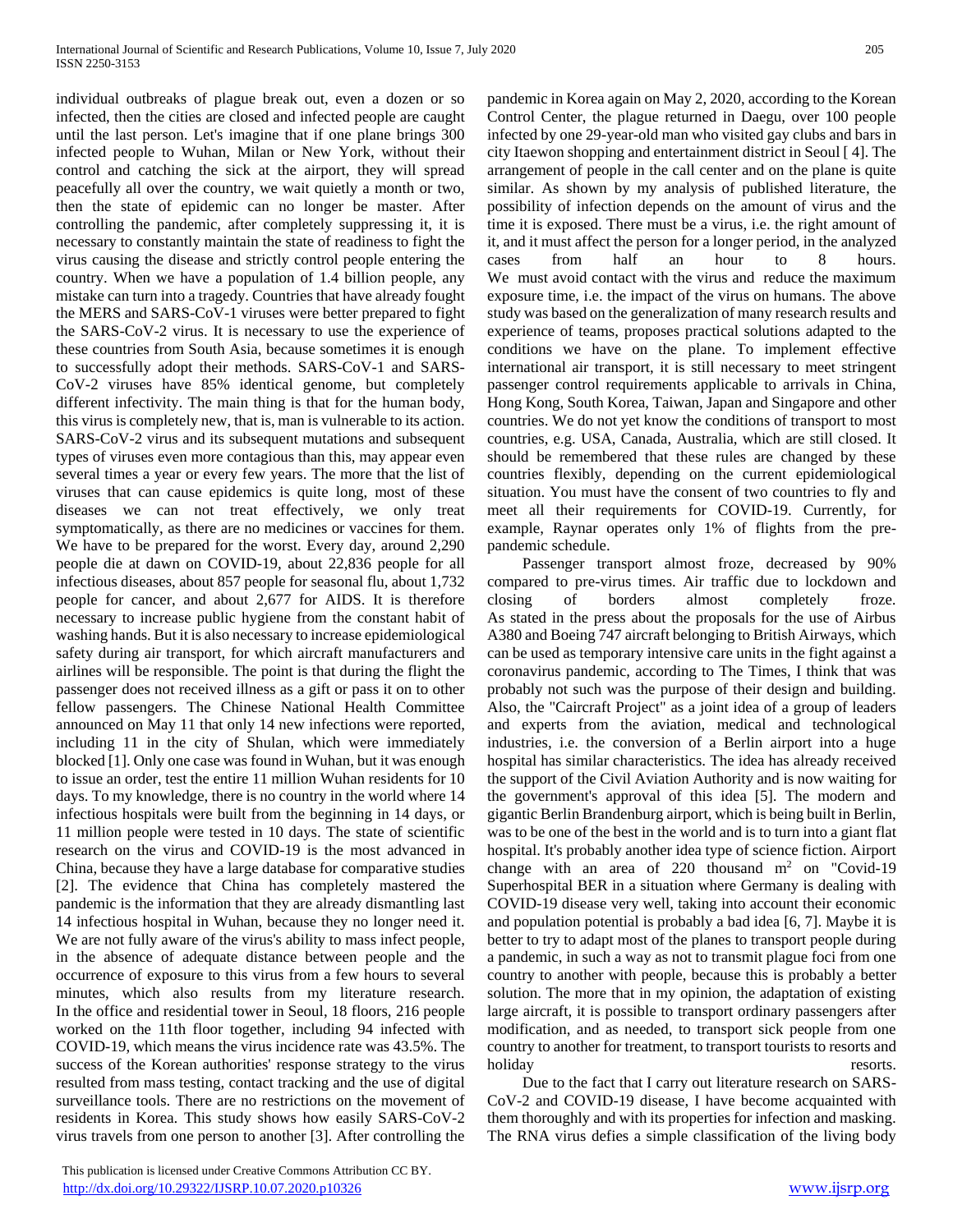and the dead body because it is physically and biologically present in these two conditions. This virus requires a host to be human or animal to cause infection, otherwise its infectious nature will not be revealed. This virus, ejected from the body of an infected person, has unprecedented ability to survive beyond the host, until it is effectively killed, rendered harmless, and successfully disinfected. You do not need to use a weapon to kill him or deactivate it; thoroughly wash your hands with soap and water, disinfect any surface where it can be, warm it with lighter fire, iron, dryer, microwave or washing things at 60°C. I have prepared thorough literature research in this area, presenting research from many centers, scientists and physicians practitioners. In the context of this, I became acquainted with China's efforts to overcome this pandemic for a population of about 60 million people and other countries also, which have significant successes in overcoming the pandemic, as; Hong Kong, South Korea, Taiwan, Japan, Singapore, Thailand. Based on the course of the COVID-19 pandemic and its fight, ruthlessly using all possible means, in China it was controlled and suppressed. In China, the state's struggle against the virus lasted from January 24, the blockade day of the Huabei province until March 15, 2020. The total blockade of 11 million Wuhan ended after 76 days. Articles describing how coronavirus has become Chinese Chernobyl, are also mobilizing the Chinese authorities to be constantly ready to fight the virus [8, 9, 10]. Despite the end of the pandemic in China, there is a constant fight against local outbreaks. Fear and terror are also generated by the media, press and the Internet. There is constant fear of a pandemic recurrence that 100 million Chinese may be waiting for repetition of blockades and restrictions. All services in China are ready to immediately combat the pandemic  $[1, 2, 11].$ The highly developed countries of the EU and the US mistakenly

thought that China is far away and that it does not concern them. Instead of taking the time to prepare for a pandemic in their own countries, a pandemic was underestimated. The development of a pandemic in Italy, Spain, France was caused by several months of delay caused by its hidden development of the disease. As the pandemic landed in Europe and the US, pale fear fell upon governments. The only reaction always delayed by several months was panic, closing schools, of trade and the entire economy on a massive scale. Blocking people in apartments, lockdown has been going on for 3-4 months and the end cannot be seen. The later we take on radical solutions in a form such as was done in China, South Korea, Taiwan, and Japan, the longer the pandemic will be indefinitely. If we got to it too late, ineptly, it may take years and the SARS-CoV-2 virus will stay with us permanently. Of course, the pandemic will also expire without doing anything, such is its nature, as there are no candidates for further infection because everyone were already sick. On TOK FM radio, Professor Johan Giesecke, adviser to the Swedish Public Health Agency and WHO, criticized the so-called lockdown in Europe. "These were political and not scientific decisions, including a lot of unnecessary ones," he said in an interview. According to Giesecke, it is not yet fully clear whether COVID-19 treatment gives virus resistance, whether this resistance is permanent and whether it affects everyone. He said the very important sentence "If COVID-19 immunity does not provide immunity, we have no chance to create a vaccine," he emphasized. According to a WHO report, 70 teams are working on a COVID-19 vaccine [12]. What connects the coronovirus from Wuhan and SARS is that there is no effective vaccination against both viruses and 17 years have passed since the SARS pandemic, which unfortunately, in my opinion, bodes badly for opportunities to develop an effective vaccine [59]. The key to understanding the principle of SARS-CoV-2 coronavirus causing COVID-19 disease, the course of this disease in several different stages, the limited possibilities of testing the state of the disease by RT PCR and serological tests is the following text of the instruction of the PCR automaton. The instructions for the Xpert ®Xpress SARS-CoV-2 PCR testing machine state clearly warns that: "*A negative result does not mean the absence of SARS-CoV-2 infection and should not be the only basis for treatment or other decisions related to patient care. .... Positive results indicate the presence of SARS-CoV-2 RNA. Positive results do not exclude bacterial infection or superinfection with other viruses. The pathogen detected may not be the definitive cause of the disease.* ". pp. 1 [60]. The research presented in the article is to help understand this text above, understand the essence and methods of the virus, its transport in the air, stages of the course of the disease and why you should follow the instructions described in this the article to recreate passenger aviation.

#### **2. Suspicion of depriving citizens of citizens' rights**

 At the current stage of the pandemic and legal status of states, i.e. the state of total chaos and ad hoc action of states, in order to effectively launch air passenger transport, it is necessary to temporarily, partially limit the citizens' rights of passengers, preferably with their written conditional consent, with a note ("for the purposes of COVID -19 ") with the possibility of an appeal to court. The second method is to abuse the right to privacy of citizens by using a state of emergency or by using an announcement of the state of epidemic disaster.

There is always a suspicion that the collected personal data of citizens for the purposes of COVID-19 will be used to deprive citizens of citizenship rights, to track citizens for political purposes. No declarations by politicians or officers are worth anything, since lying, deception, lack of responsibility are a common norm for most politicians. The American magazine "Vice" included also 30 worst countries in its classification. Unfortunately with Poland, this is not a reason to be proud. We found ourselves in a group of countries that are using a coronavirus pandemic to increase repression against their citizens and to carry out suspicious corrupt purchases. Special laws have been passed on impunity for politicians for violations of law and fraud during pandemic service, of course, everything for the benefit of citizens, so that corruption activities would be under special protection [47].

 This problem will not be solved without introducing criminal and financial liability for politicians and officers for unauthorized disclosure of data located in state institutions, or corruption scandals when purchasing protection measures. Even a database of people with COVID-19, a passenger list may be subject to illegal trade. Only the introduction of criminal liability of officers and politicians, with simultaneous strict institutional control of citizens, guarantees the security of the citizens concerned. The solutions given in this study are a temporary prosthesis used to reconcile security conditions and standards of data use in Asian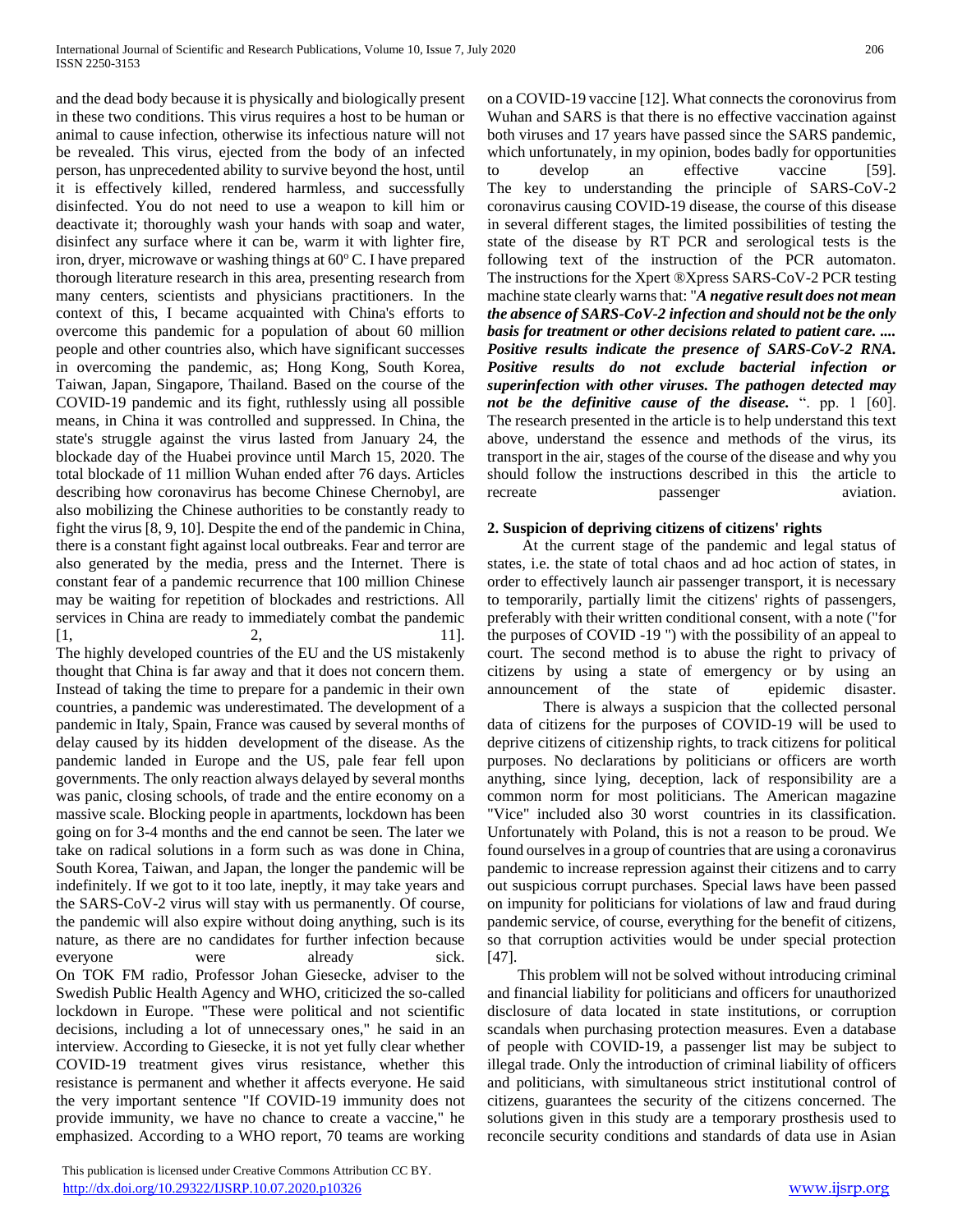countries and Europe, where they are completely different. Depending on the country, different forms of citizen data availability are used and should be adapted periodically or with the consent of citizens to fight a pandemic.

In South Korea, Taiwan, which are currently democratic, there is supposedly a citizen's trust in the state in terms of consent to share his personal data, contact details, telephone data for treatment purposes, which is guaranteed by the procedures operated by the state, but it is a myth that prevails in Europe, because there the law is already adapted to fight the virus. After the MERS epidemic in 2015, a provision was introduced in Korea that in such situations allows to ignore strict privacy protection principles [4]. In most cases of these countries, the state covers all medical costs, quarantine costs, and testing costs, and fully protects personal protective equipment, its distribution and support protection against speculation. The state permanently provides full knowledge to the public about the need to share and how to use this data. This citizen's trust in the state is also a myth, because in Taiwan the disease was included in the highest infectious category. Thanks to this, people with infection symptoms could be forced to quarantine, mass production of masks with the participation of the army was launched. The Epidemiological Management Center organized daily press conferences, with an accurate presentation of the status of the epidemic, and coordinated the fight against the pandemic. People with a history of respiratory failure who did not have the flu were tested for the presence of other SARS-CoV-2, SARS and MERS viruses. For this purpose, location tracking of mobile phones, QR codes, airport control with full computerization, artificial intelligence and all kinds of cameras were used [13, 14, 15].

In European countries, such responsible mechanisms on the part of the state and citizens do not function, because they have not been worked out, and the European Union during the pandemic failed completely as a body uniting nation-states. Every EU country was left entirely to their fate, at a time when Italy and Spain needed and asked for help, were abandoned to fight the pandemic alone, and a few months earlier they incurred the greatest costs, of wild migration created at the EU's request, because it did not solve any problem, and now migrants are fleeing from Europe, back to Africa and Asia. For example, Korea after the MERS respiratory failure

epidemic in 2015 introduced a provision that gives authorities the right to ignore the protection principle in the event of an epidemic threat. privacy [16, 4]. What prevents such a statutory provision from applying in other countries? This would allow for the development of strategies for precise testing and aggressive reproduction of the contact chain of infected people who have little contact with other people who are identified as to where to stayed. Every citizen is required to install a government tracking application that works in the wanted geolocation system. The first maps of infected and quarantined locations in Korea were developed by amateur IT specialists who gave them to the state and they were further expanded and integrated with databases of state. The Korean strategy is based on tracking people, revealing infected locations on the map, mass testing and treatment. This system was implements, as Hyelim Lee reports, disclosing on the map the place of residence of infected people, date of infection, people in quarantine, sending alerts and warnings to people residing in the area, which greatly facilitates the search for sick

 This publication is licensed under Creative Commons Attribution CC BY. <http://dx.doi.org/10.29322/IJSRP.10.07.2020.p10326> [www.ijsrp.org](http://ijsrp.org/)

and suspected people [17, 18] . A similar system of infected people, their location and infected contacts operates in Taiwan, coordinated by the rapidly created Central Epidemiological Command Center. Instant reflexes of the authorities prevented the virus from even spreading, because the control tests were started on December 31, 2019, as it was in Vietnam, thanks to which schools closed for only two weeks. These countries; China, Taiwan, Vietnam, South Korea emerged victorious from a pandemic. Pandemic is important for the existence of the whole society, hence the public interest in virus protection has become more important than violating the basic privacy standards of infected people [14, 15].

#### **3. Impact of SARS-CoV-2 virus on the blocking of economic activity by governments.**

 In the fight against SARS-CoV-2 coronavirus, it is only the efficient actions of governments that decide, and no medical reasons. Efficient management of the state includes management in times of war, natural disasters and a pandemic. It depends only on the efficiency of the state authorities at what time and at what cost the pandemic will be overcome. Medical considerations are well known and are limited to mass testing and symptomatic treatment in hospital or referring the patient to quarantine. The virus is only much more contagious than those previously known to us viruses and it is completely new to us, which means that it has virtually no research. On the other hand, the organization of infectious hospitals, material supply, searching for the sick and people contacting the sick, organizing mass testing of the population is the task of the state and its ministries or appointed government bodies. The state is obliged to ensure places in infectious hospitals, doctors and medical staff equipped with personal protective equipment, personal protective equipment for citizens, medicines and cleaning products for all citizens as well as an efficient COVID-19 disease testing system. The state is obliged to immediately order and enforce the obligation to distance with a very clear explanation to the public why it does it, how long it will last, what will be the costs - if we do not do it as soon as its possible. All restrictions on civil liberties, the obligation to remain in quarantine at home, movement restrictions must be guaranteed during which period they apply and the restrictions introduced will be canceled after the pandemic, which should be guaranteed by law. A team of specialists for crisis management, persons known by name and qualification should be appointed to help the Minister of Health and the Prime Minister. They determine the effectiveness: quick identification of a zero patient, immediate introduction of strict lockdown for a month, two, strict social distance, testing infected with COVID-19 and searching for contacts of infected people. Even stopping the entire industry for a month or even two is possible if the state of the pandemic requires it and the state cannot control the pandemic without stopping everything. States and governments are guilty of stopping all economic activities, including airlines, since they have stopped them, they should now pay damages or subsidies, or relieve the tax burden. Swapping airports for hospitals and planes for ICUs, exchanging planes for respirator rooms are probably ghostly and bad ideas. As it results from the activities of several countries, a lockdown is needed, but for a period of one month, up to two, the time necessary to prepare the state organs for effective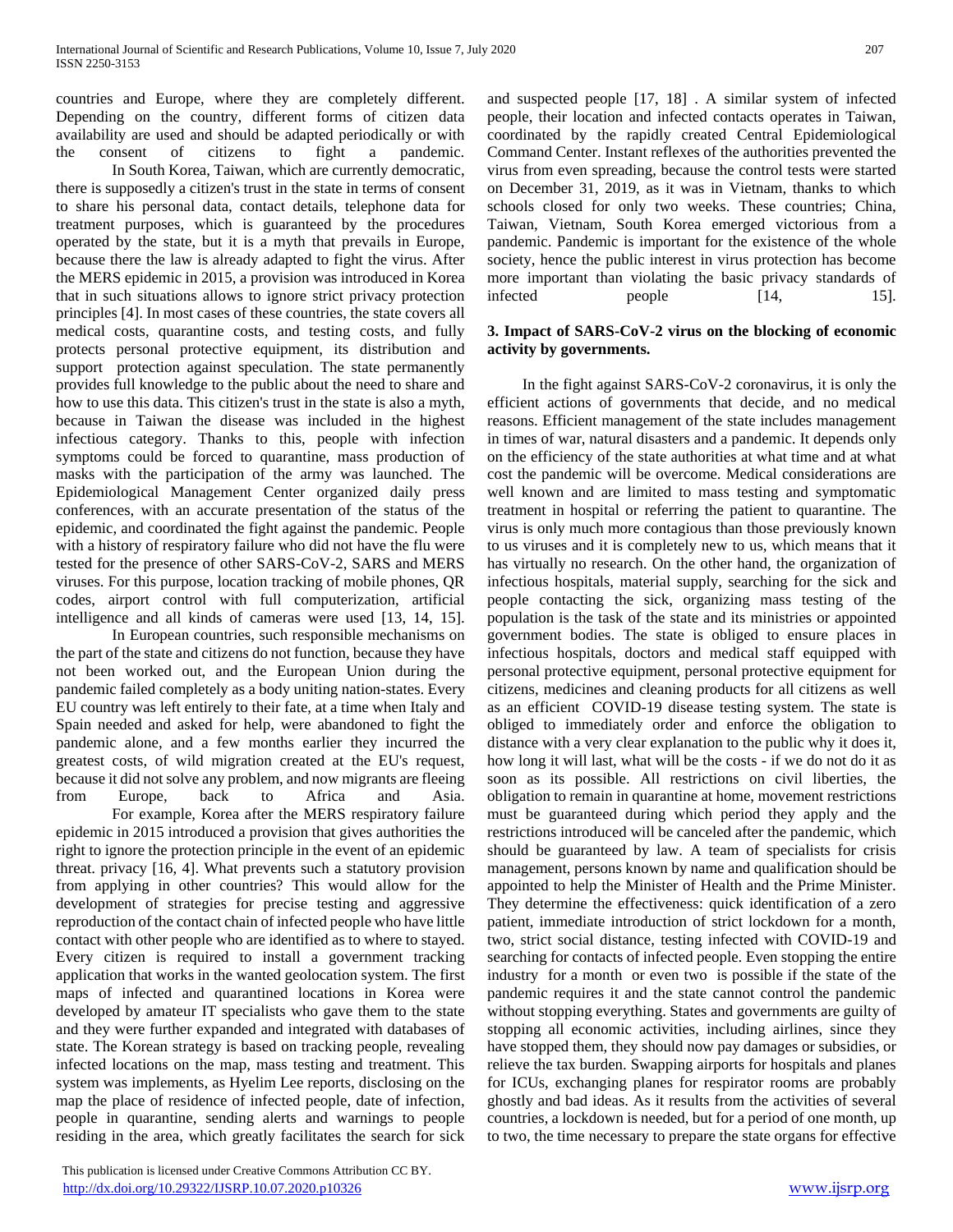fight against a pandemic. The most important tool of the state is to master digital IT surveillance tools including tracking patients and their contacts, and the use of owned databases for COVID-19 purposes, because only this allows you to limit the lockdown time for industry, trade and services. Nobody predicted that politicians would destroy the economy so easily and be completely unpunished, as we can see in some countries. China is a different scale of the problem, due to its urbanization and population potential, and the fact that it was the first country affected. By contrast, countries such as; South Korea, Taiwan, Singapore, Japan did not stop the economy and trade, they defeated SARS-CoV-2 without stopping the economy and trade. These countries, after mastering the pandemic at home in an exemplary manner quickly received a ricochet attack from countries that were unable to fight COVID-19 within at least 2 months, i.e. mainly EU and US countries. These countries closed their borders too late, they did not introduce an immediate strictly enforced rule of distancing, staying forced at home, i.e. lockdown and stopping industry, trade in services, education, instead of preparing to fight the SARS-CoV-2 virus. We received a new version of the Iron Curtain from politicians in all developed countries, but without the possibility of raising it. The basis of the state's activity is to support and develop industry and trade, not its mindless destruction.

# **4. Methods of collecting swabs called "drive-thru" and "walkthru" and performing tests for passengers useful at airports**

 Test methods for SARS-CoV-2 virus and COVID-19 disease state require collection from a suspected swab to be taken and tests performed. Methods developed in South Korea "Drive-thru" [45] and walk-thru [46, 18] are suitable for direct use at airports as part of the organization of the flight. Within the organization of the flight, persons who should have tests, type of tests and the method of collecting swabs for testing will be selected. At the airport, swabs are prepared and tests are carried out immediately. Passengers arrive at the airport check-in in advance and samples for testing, can be taken in the car of the passenger who drives to the appropriate position, as he arrived by car or samples are taken for testing at the pedestrian stand. Therefore, both methods are discussed in more detail below. The download stand can be prepared in the form of a download module, similar to the one set up at the University of Gdańsk in Gdańsk, as shown in Fig. 1. The people appointed for testing will be first verified in the survey and a list of those selected or all, for testing from choosing the type of test will be given to passengers in advance.

In Korea, two methods of swab collection were developed from a person suspected of having COVID-19 disease called "drive-thru" and "walk-thru" depending on whether the subject is passing a car and the swab is taken through the window or the subject comes to the point of collection on foot. In South Korea testing is carried out on a massive scale, hence portable research points and travelling laboratories were established. "Drive-thru" and "walkthru" tests are also extremely popular. In the "drive-thru" method, the patient sits in the car, opens the window, and the diagnostician in a full suit and protective suit, mask, glasses takes a swab, describes and the patient leaves. The advantage of these methods is that employees performing material sampling do not need to disinfect rooms after each test. [19, 20]. There are several variations of these methods as to the very way the swab is taken in a non-contact, with full protection of the diagnostician himself. I

 This publication is licensed under Creative Commons Attribution CC BY. <http://dx.doi.org/10.29322/IJSRP.10.07.2020.p10326> [www.ijsrp.org](http://ijsrp.org/)

discuss this method on the example of the photo shown as Fig. 1, because it has some elements in common with the distance for possible use in an airplane. The picture shows the very moment of taking the swab by the diagnostician, but this picture does not explain this problem. In Poland, the first module of several zonal stands for collecting swabs from pedestrians was launched in Gdańsk. Here we see. that the diagnostician only has a cap, he is only wearing a incomplete cap with a visor shield and has an exposed upper part of the head, although he has a full suit from the neck down and gloves secured with an elastic bandage. This photo requires a detailed description, as it suggests that we can equip our passenger in the plane with such a cap with a plastic cover, a mask and he will have full protection. Only this position in the picture is misleading, because it presents only one section of the selfsufficient test unit module. The module with several sections does not need an external media source, it is equipped with autonomous sanitary facilities, which ensures the safety of medical personnel and the patient. The module design provides several zones and sluices for material collection, has a high quality mechanical ventilation system with a dedicated system of division into negative pressure and overpressure zones with HEPA filters [20]. Now there are only some similarities to the plane, if we solve the distance between the seats, dress the passengers in protective clothing, overalls, masks, such as full caps with covers in the photo, or we use plastic curtains on the joints and the aircraft ventilation system will work under vacuum with a vertical flow direction then we only have a safe system due to COVID-19. The plane has a HEPA filter at the end of the air conditioning system to catch viruses from the air. No individual elements in the form; masks, visor covers, plastic drop-down covers, google, gloves will not protect a person against the virus. You have to use several elements at the same time and still verify them practically on the plane, preferably with a simulation similar to that shown by NHK Japanese TV. The NHK Japanese broadcasting station in cooperation with infectious disease experts from St. Marianna University School of Medicine in Kawasaki showed how coronavirus is transmitted between people. For this purpose, they simulated the behavior of 10 people for 30 minutes in a restaurant during a meal. One of the people simulated an "infected" person because he had fluorescent paint on his hand, as if after coughing in his hand. Then they turned on the UV lamps to check where the fluorescent paint was, which "infected" spread, everyone had it, almost everywhere also on the face [22].

 The rule is that passengers buy their own masks, as WizzAir and IATA intends to do, does not solve anything. In domestic internal communication, we can use various simulated protection models, but this will not work in international transport.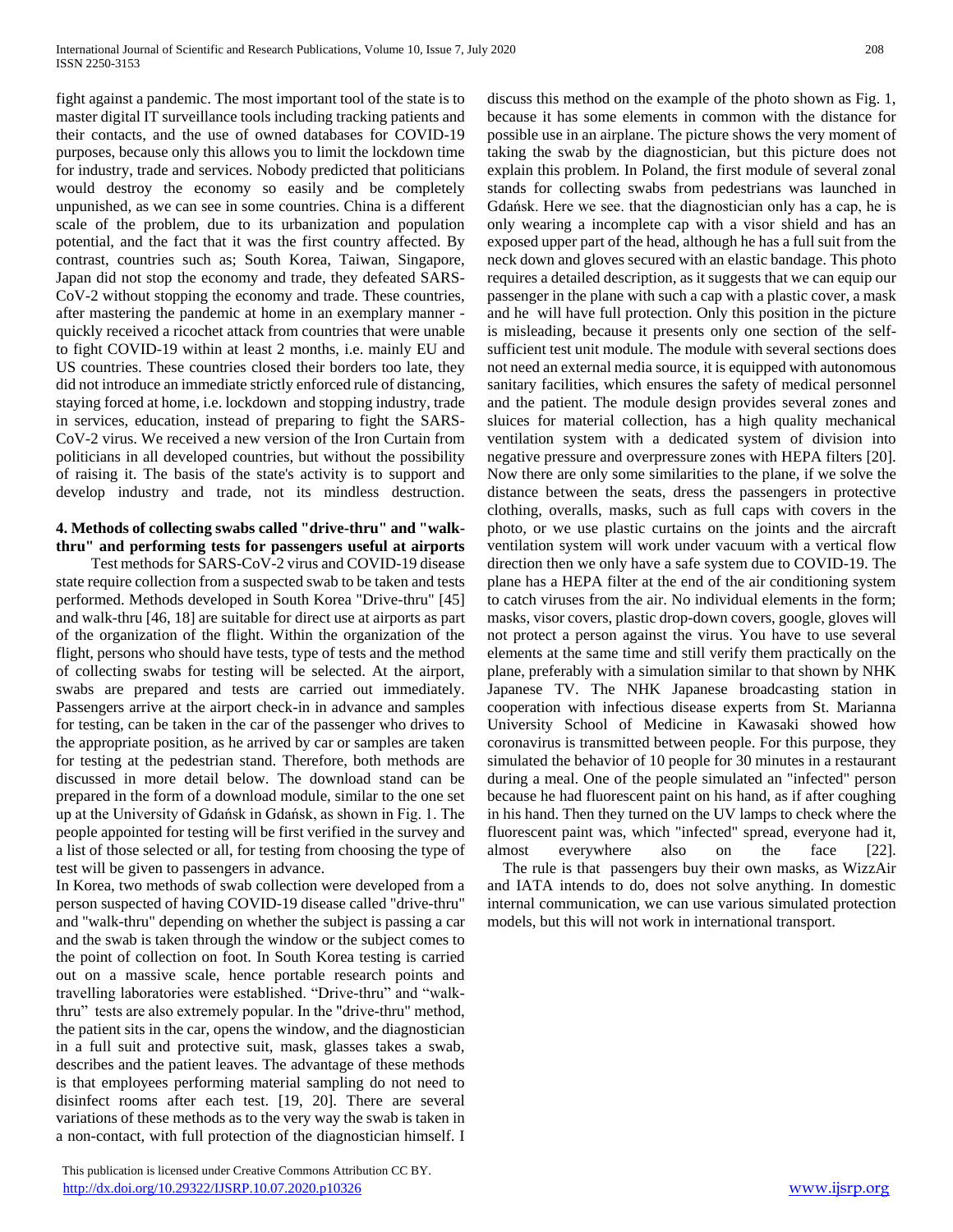

Fig.1. "Walk-thru" stand for swabbing. JHDT Productions / Shutterstock [20]

 The redundancy of organizational measures for the preparation of the flight before boarding the passenger, overzealousness in the principle of shortening the distance between passengers and the arrangement of seats in the aircraft, the introduction of sometimes even partially duplicated passenger protection measures will ensure optimal safety obtainable due to COVID-19. Real passenger spacing resulting from experimental research of prof. Lydia Bourouiba of the MIT Massachusetts Institute of Technology, this distance should be 7-8 m. This was proven by experimental research of exhalation cloud images. Whereas, on May 20, 2020, WHO recommended "maintaining at least 1 meter distance between people", which stands in sharp contrast to several other studies of the teams that I found [23, 24, 25]. Chinese studies prove that the virus travels for 4.5 m and hangs in the air for 30 min [58]. If, during the flight, there is no additional infection of passengers, even if all the means of control, testing fail and on board there are nevertheless individuals qualified as healthy at the time of boarding who have fallen ill, then following the instructions given we will probably avoid deterioration of the epidemiological status of passengers due to COVID-19. Therefore, during long flights, passengers need to be diagnosed during the flight and when a sick person manifests himself, he should be immediately isolated from the on-board room so that he does not infect others. The greatest progress has been made in recent months in the development of RT PCR molecular genetic tests and even more so in the field of rapid blood serological tests. Special discussion and analysis require tests developed in recent years in Singapore, China, Taiwan, USA and South Korea [60], of which there are several types to be used after checking. Three methods are the basis for effective virus control: identification of patients along with tracking their contacts, quarantine and rigorous distance and tests, tests, tests in accordance with WHO

 This publication is licensed under Creative Commons Attribution CC BY. <http://dx.doi.org/10.29322/IJSRP.10.07.2020.p10326> [www.ijsrp.org](http://ijsrp.org/)

recommendations. Only tests allow you to control and stop the development of infection.

 In the case of tests, their verification is necessary because there are a large number of incorrect test results, both positive and negative. Re-verification should be repeated in another laboratory or in the same laboratory, but with a different method. In the case of a very efficient laboratory for testing at airports, the so-called pooling of biological material for screening, in which we expect many people with negative results. This method is also well suited for testing for asymptomatic people, since one test is performed for 10 people, but perfect purity and diagnostic technique are required here [26, 60]. South Korea developed rapid blood serological tests, e.g. GenBody COVID-19 IgM / IgG, of which 6.2 million were exported to 15 countries in March 2020. The test requires 1-2 drops of blood, is 10 minutes, suitable for testing asymptomatic people, gives 96% accuracy for antibodies. In Korea, 34 companies were authorized to export diagnostic agents and polymerase chain reaction (PCR) equipment, including 19 companies to export reverse transcription PCR kits (RT-PCR) [61, 62].

 The fastest test results are delivered in China - less than a waiting day in 73% of cases, and 8% of doctors receive results within an hour. For example, the Academic Sinica research team in Taiwan has developed a rapid molecular nucleic genetic test that shortens the standard 4-hour test to 15-20 minutes. There has also been the automation of manual performance of RT PCR molecular genetic tests, which are largely performed by automates. For example, the GeneXpert Real Time PCR device for 4, 8, 16 samples performs tests by the American company Cepheid, automatically in 45 minutes. The instruction manual is so trivial that a laboratory technician can handle the operation. We pipette 200 microliters of peripheral blood onto a special cartridge, then add some buffers, insert the cassette into the machine, and the machine does without further interference isolating RNA, RT and real-time PCR. After an hour, we have made as many samples as the apparatus performs 4, 8, 16, i.e. a 16-station apparatus replaces at least 80 hours of hard work of diagnosticians, it is suitable for use in the professional testing laboratory SARS-Cov-2 at the airport [27, 60,]. Roche equipment offers better equipment in the form of a cobas 8800 camera, providing 96 results in 8 hours [27, 28, 29].

The only way to escape from a total crisis is to enter innovative technologies, new materials, new measuring instruments, computer and ICT identification of human contacts in 5G technology, which is already working in China, even on the street, in the form of drones with cameras monitoring fever in 200 people at the same time. Only such a development of technology and adaptation to closing borders, limiting uncontrolled globalization will allow return to flying again. If we can do 11 million tests in 10 days, it is enough to adopt the testing model used in May in Wuhan. After examining 6.5 million people, only 200 infections were detected, which is nothing. There is no SARS-CoV-2 virus in Wuhan! I estimate that 80% of the world's production of tests and personal protective equipment is made by China and Korea.

**5. Introducing innovations to passenger control in the time of COVID-19 as a way out of the crisis of aircraft and airline manufacturers.**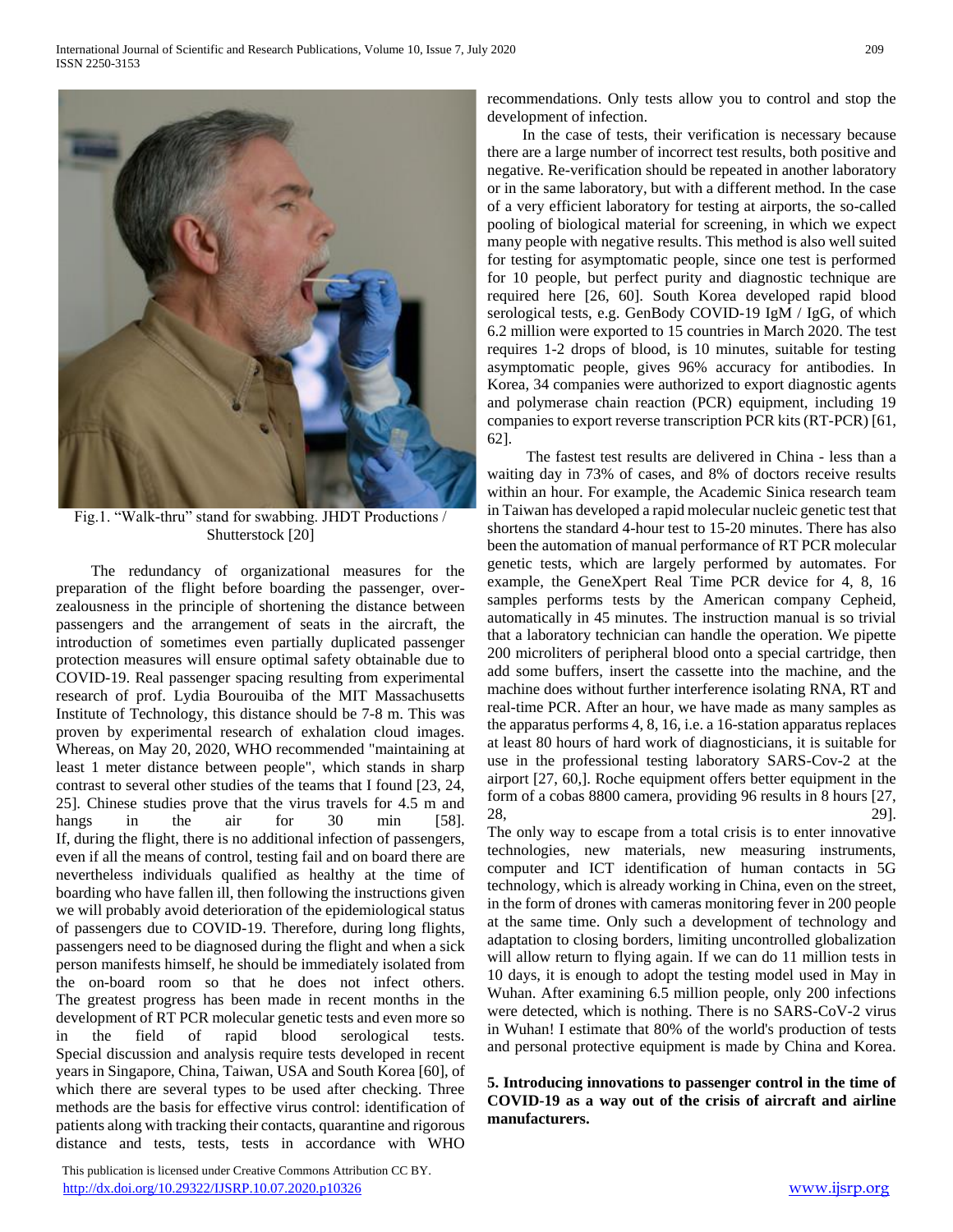The introduction of innovations in passenger control during and after COVID-19 is used to implement international transport in such a way as not to transport infected people with overt symptoms, as well as even asymptomatic patients from one country to to another. The advanced system for diagnosing SARS-CoV-2 virus and COVID-19 disease is an instant running distance, disease detection, testing and system tracking contacts of the sick or suspected person with other people. An integrated IT and telecommunications system coupled with GPS, databases is the basis for effective tracking of contacts of infected persons with and without symptoms, with other persons and their identification. All activities related to diagnosing a patient and his contacts by means of a location system should be limited to the necessary activities of the carrier, who is not obliged to replace the tasks of the state  $[13, 56]$ . The introduction of innovations should include an integrated flight management system designated COVID-19, which integrates the following elements with each other:

#### • **Organizational system for preparing passengers for the flight**

 The organizational system of preparing the composition of passengers including: passenger health card for COVID-19 disease, prepared on the basis of a survey containing the written consent of the passenger, for making available; his personal data, your health data, access to COVID-19 medical examinations. The passenger's consent also applies to tracking his contacts and the persons he has contacted, using digital tools including telephones, geolocation using GPS to the extent necessary to secure the health of passengers. Data collected during organizational work will be placed on the server for use on return flights or subsequent flights. In the future, an interactive application will be developed, charged from the flight organizer's website, which will allow the passenger to prepare the required data for the online survey. Only necessary information is is collected.

The implemented integrated control system for the mobility of citizens should be organized at the level of a given country, but in most countries it does not exist, hence aircraft manufacturers and airlines together need to start building such a system, relieving of governments based on obtained in writing the consent of passengers to provide conditional sharing of their private data . Such an integrated system of citizens' mobility control covering telephones, GPS, health cards, biometric data, healthcare databases and passengers allows to fight the SARS-CoV-2 virus increases the safety of passengers in the COVID-19 range. Of course, the mobility control system will be implemented to the extent possible, because the purpose is only to prepare the composition of passengers. Such a system is implemented practically in China, South Korea and Taiwan, is thoroughly described and can be used in your company. An integrated information technology called in Korea "smart city" has been developed in Korea, which uses information technology and cellular network technology together with GPS together with software to track people's position, search people, inform and warn of the threat to other residents. Monitoring citizens' mobile phones using a special application with a GPS system allows the history of locations infected with GOVID-19 to be viewed on a publicly available map. The country's authorities collect data from payment cards, city monitoring, and medical interviews with patients. Only

 This publication is licensed under Creative Commons Attribution CC BY. <http://dx.doi.org/10.29322/IJSRP.10.07.2020.p10326> [www.ijsrp.org](http://ijsrp.org/)

such integrated databases allow you to effectively track a suspected or ill person with COVID-19 and people who have been in contact with her in the last 14 days. The idea "smart city" as time-space cartographer in COVID-19 control: the South Korean strategy and democratic control of surveillance technology were described by J.W. Sonn, K. Lee [30, 14, 4,].

#### • **Preparation of stands for taking swabs for tests and performing PCR tests**

 Preparation of stands for taking swabs for tests and performing PCR test for persons who must have such tests. The passenger may carry out the test earlier with the knowledge and consent of the flight organizer. Stands for the rapid collection of swabs, their practical organization, efficient, organized at airports as separate stands have been discussed along with the examples in the previous section. This solution allows you to download materials for testing on site, quickly, without the need for disinfection and waiting time. How to choose test methods for swab samples, what automatic devices to use for this, what PCR and rapid serological tests to use, when what problems to choose for practical solution, because innovative devices and tests appear all the time and a very optimal selection should be made due to price, time of completion and reliability of the measurement all these decision must be made after careful market analysis. When purchasing tests, they should be bought with a written guarantee of their confirmed effectiveness, which the manufacturer provides in the form of a written guarantee and on-site measurement service if there are problems with the tests [20, 26, 61, 62].

#### **• Taking passengers temperature measurements, fever measurement, other ordered measurements**

 Taking passengers temperature measurements, fever measurement, other ordered measurements given in the survey before boarding the aircraft, during the flight and seating passengers in places according to the virus optimization system. Laser thermometers for single measurements have the disadvantage that they are distanced 10-20 cm from the head and the measurement lasts 2-5 seconds, i.e. the measuring person must be in full suit. Thermal imaging cameras for measuring the simultaneous body temperature, more precisely the state of fever for up to 30 people simultaneously from a large distance of 1-9 m, i.e. they can be portable, for use on board the aircraft and at the airport, in the transition to sleeves, etc. These cameras measure head temperature with an accuracy of  $0.3 \degree$  C, have the ability to search 30 people in the image, identify faces, check the mask on, inform passengers, and voice alert staff about the person's infection. There are several types of thermal imaging cameras from Hikvision and others. There are thermal imaging cameras for measurements of up to 200 people simultaneously and in China they are installed on drones. Measurement of temperature and fever does not apply to people with COVID-19 in an asymptomatic manner and they constitute 80% of all patients! [30, 51,53, 57].

 AI Rokid glasses can check at a distance whether someone has a fever. In two minutes, the Chinese can measure the temperature even for several hundred people. Thus, temperature and fever measurements are solved using the presented innovative measuring instruments [31]. However, we still have no way to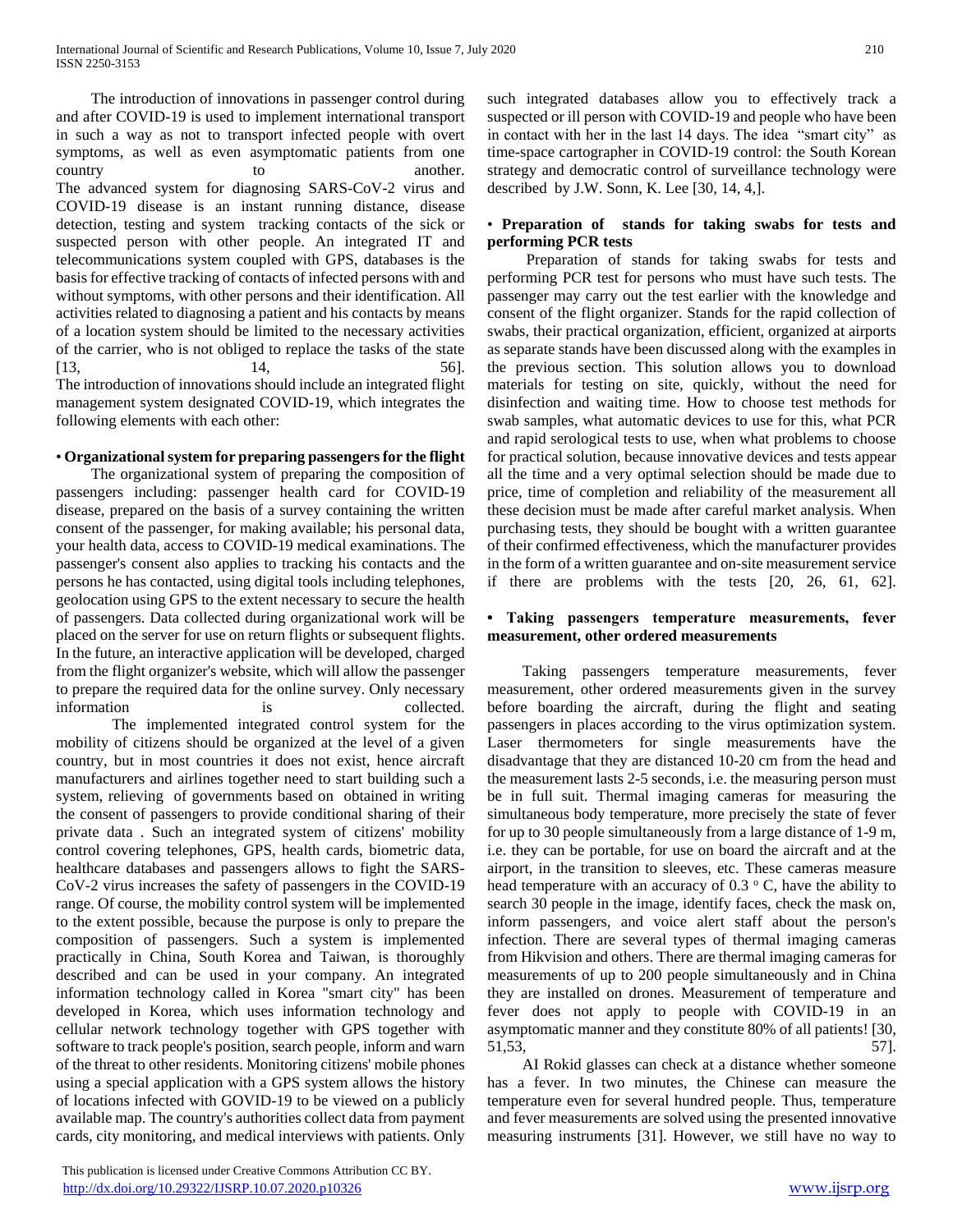measure and detect asymptomatic patients. It cannot be excluded that measurements of body temperature and other parameters of arriving and departing passengers will become a new element of air travel around the world. New airports in Asia, such as Beijing-Daxing Airport, are already equipped with thermal imaging gates that automate and speed up the check-in process [53].

#### •**Ways of obtaining substitute passenger spacing instead of actual requirements using personal protective equipment and other innovative methods.**

 Replacement spacing has been developed using personal protective equipment and other innovative methods.

 Passenger spacing, i.e. keeping the actual distance on an aircraft between two passengers, sitting in rows or columns, is not possible on the plane. This distance, according to various teams of researchers that I analyzed, should be even; 7-8 m, 4.5 m, 2 m, does WHO give at least 1m. Research in the USA is supported by the registration of cough outbreak experimentally [23, 24, 25]. According to Chinese cameras confirmed by cameras, the virus traveled on the bus over a distance of 4.5 m, remained suspended in the air for over 30 minutes and infected 7 people [58]. Secure other passengers so that this required distance is 10-20 cm and meets safety requirements. If for example, between two passengers we will set a sealed wall in the form of a plexiglass plate from ceiling to floor, we will reduce the distance to the thickness of the plate. Therefore, with a fixed distance between passengers, the actual distance is 10-20 cm and it should be increased theoretically by the optimal selection of personal protective equipment and other methods. It is not possible to change the aircraft deck into a honeycomb, which is why I suggest using several other solutions at the same time, which will allow to reduce the distance required to 10-20 cm, without fencing or reconstruction of the deck. The measures taken must ensure safety in terms of COVID-19 for all passengers and staff [23, 24, 25]. As it results from Fig. 1, it is possible to safely take a swab from a patient, but the protection measures shown are not enough there, because it takes place in a special extraction chamber with fans, which is not visible in the photo and it was described in detail in the previous point and this is related to ventilation and air conditioning in aircraft [19, 20]. We can carry out spacing on the plane with; accessories for the protection of the respiratory tract, protecting lips, nose and eyes, with the help of accessories, protective clothing and design solutions in the form of seat covers, cassettes tilted on the back joint, and air conditioning and ventilation solutions. Spacers with personal protection accessories include HEPA, FFP3 face masks, covers or plastic visors covering the face and eyes, google glasses, hair hats, disposable gloves, disinfected wipes soaked in disinfectant, waste bags, liquid for disinfection we in this way we isolate the passenger from the passenger. Protective clothing used separately for each passenger is; full protective suit, disposable or reusable. This protective clothing should be light, ventilated and aesthetic, e.g. from special materials such as medical fleece, which are permeable to air, steam, and not to let in viruses, bacteria, dust or dust. I give the name of the non-woven of fleece material, but this term should be understood as any type of material used for sewing protective clothing for medical services working in infectious hospitals with patients. You should choose innovative materials commercially available with, attestations that protect

 This publication is licensed under Creative Commons Attribution CC BY. <http://dx.doi.org/10.29322/IJSRP.10.07.2020.p10326> [www.ijsrp.org](http://ijsrp.org/)

against viruses. Non-woven fabric of fleece is used in the form of several layers for masks. Construction methods include; assembly of a transparent plastic cover, tilted back, placing partitions between seats, construction of covers in passages on board to protect excessive air turbulence and drafts. Aviointeriors designed transparent covers mounted on economy class seats that create a barrier at the height of passengers' faces. Structural elements should be used in moderation, because they also do not guarantee 100% safety, so they can wait for simpler measures to fail [21, 32,  $35,$   $54$ .

 In South Korea passengers at Incheon Airport wear full lightweight protective suits, look like interlining, and wear full coveralls used in infectious hospitals by medical personnel [34]. Protective clothing should be loose enough to read, drink from a bottle and eat ready-made sandwiches. All protective clothing, personal protection accessories, disinfectant materials must be provided by the organizer and uniform for everyone [21, 35].

In my experience, and I have been working with aerosols in the laboratory for several dozen years, simplifying protective clothing for the mask will not work. It is impossible to achieve tightness of such a 100% amateur mask, i.e. it is a cheap, easily accessible but uncertain protective measure. The IATA air traffic organization claims that the controlled ventilation system of the aircraft promotes the creation of vertical chimneys of air migration, which should impede virus infection by neighbours. This can also support the required distance of 2 m, which on the plane must be brought using personal protective equipment to 10- 20 cm. The actual spacing in large stores, in open spaces, to be completely safe should be from 4-8 m, because fine particles of aerosol travel over large distances, smallpox virus up to 50 m. On the other hand, air exhaust filters on decks should be equipped with filters type HEPA and the filter cartridge should be disinfected or replaced after each flight.

 Personal protection equipment has been provided to passengers in the form of overalls and masks, using innovative materials of filter cloths can be very convenient to use and safe. The same innovative masks are already on the market, with carbon fiber inserts that will better meet the conditions of virus filtration than FFP3 and HEPA and will have low flow resistance. Remember to protect your eyes. In the field of masks, these innovative tools have been developed [33]. Professor Eckard Nagel who managed the German-Chinese hospital in Wuhan during the epidemic of the virus crown in that city made five main conclusions from his work in China. In turn, they are: 1. Consistent and quick response, then 14 days after a radical reduction of social and economic life, the number of new infections begins to decrease, but the intersection of infection chains requires twice as much time. 2. Medical personnel can work only 6 hours a day, because then the number of infections and deaths decreases. 3. Concentration of patients for treatment in selected infectious hospitals. 4. The need for mass testing. The patient is released from the hospital only if he has two negative tests within three days and after release the patient still needs 14 days of quarantine and should be monitored electronically. 5. Introduction of the obligation to wear a mask for everyone in public places. Masks are a key means to prevent new infections [34]. Professor Gao Director-General Chinese Center for Disease Control said in an interview with Science that; "Everyone who leaves the house must wear masks," and "Those infected with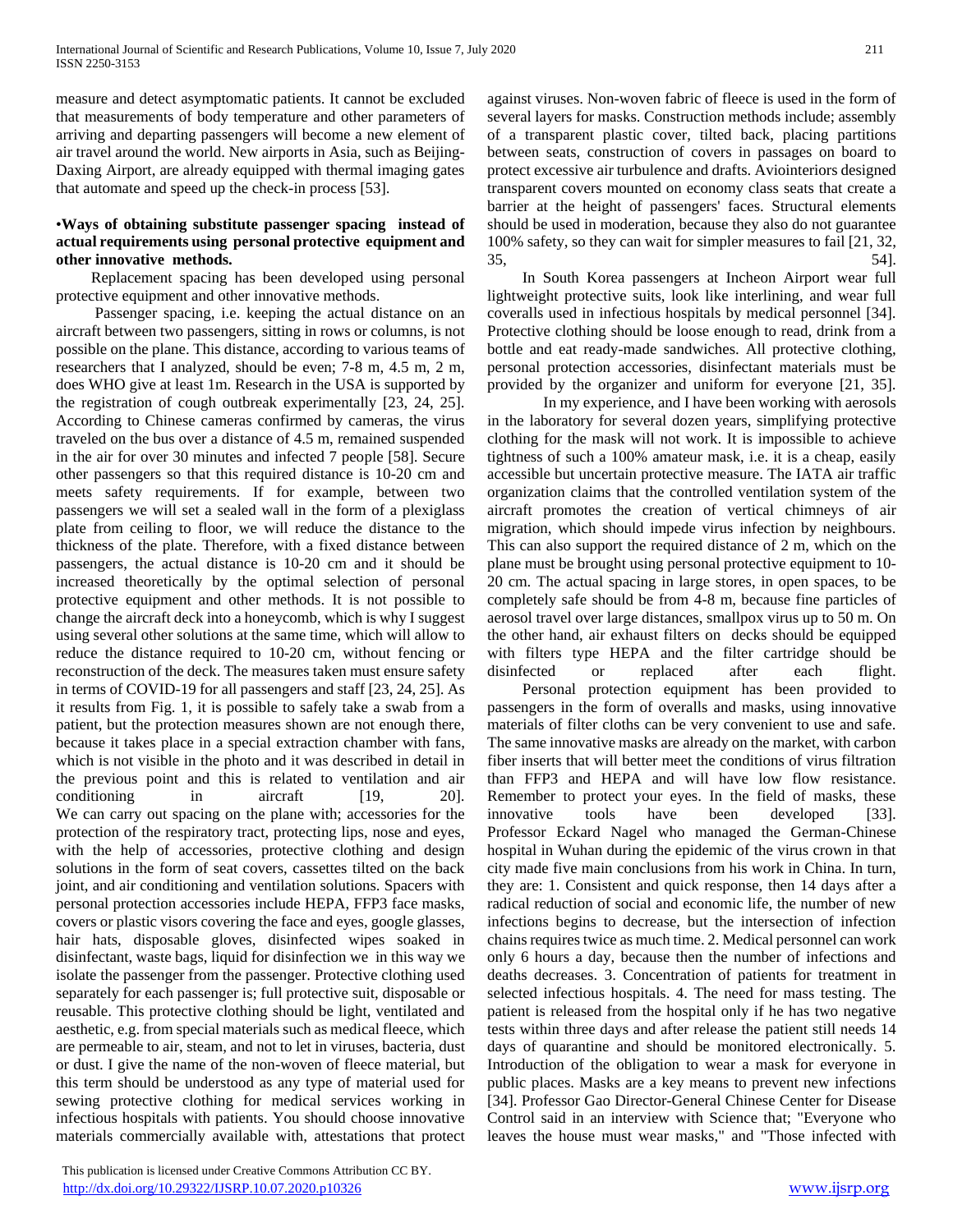coronavirus, even if they have no symptoms, should be isolated." Masks are not intended to protect those who wear them in public. They are to protect others from potential infected SARS-CoV-2. The biggest mistake that the US and Europe make is that people in the public area do not wear masks. Whenever a person says if they are breathing, small droplets appear outside the body [34, 35, 54].

#### **Appropriate selection of passenger and other supportive restrictions**

 The masks should be chosen very carefully, because we have several dozen types of masks for painting, welding, atmosphere and poison vapors, anti-smog masks and surgical masks. The mask should protect the person who wears it from being infected with SARS-CoV-2 virus even if the person next to her will cough, sneeze, throw a drop spray or simply breathe. The mask should also protect other people next to us in the event that we are infected with a virus and sow it around us. So the mask has two protective functions, it protects us against infection from other sick people and protects us against infection from me. Masks used for protection against the SARS-CoV-2 virus, particle diameter 60- 140 nm, should be selected so that they do not let the virus particles in any direction but they must be tightly fitted to the face and cannot be touched by hands. Masks are mechanical methods of influenza prophylaxis, therefore they are generally less effective than vaccinations. HEPA filters are the common name for the material, which is used in ventilation systems and devices such as vacuum cleaners, retain particles larger than 10 nm, i.e. fungal cells, bacteria, protozoa and many viruses. Only some masks meet the HEPA standard, marked as Type Ir, Type IIR, FFP3, FFP2 (US equivalent N95), FFP1. Reusable FFP3 doublesided masks should be chosen because they retain viruses, bacteria and fungi according to the instructions. Many people undergo crown infection with no symptoms, which means they should be treated as sick and wear face masks, but they don't, because they don't even know about their illness. The selection of masks for aircraft passengers should be carefully selected FFP3 and tested before use. An OHS expert tells you how to choose and properly use a face mask to protect yourself from the crown with a virus  $[32, 33, 35.54]$ 

# • **Upon arrival at the destination airport, staff participates in passenger health control together with the airport staff**

 Upon arrival at the destination airport, staff participates in passenger health control together with the airport staff, in the case of persons verified as healthy on COVID-19 they go to the airport check-in. On arrival at the airport, passengers suspected of being infected with COVID-19 are transferred to quarantine and hospital treatment if required and take care of the services of the destination country. Aircraft staff attend the airport's passenger reception and provide information necessary for treatment and quarantine, and help passengers with organizational matters such as payments, insurance, and and deportees.

 Most countries block their borders for patients suffering from COVID-19. "Dragged" by planes from abroad. For every passenger who has successfully passed all the control procedures before boarding the aircraft, the onset of illness only during the flight and at the destination airport will be a surprise because he faces a large increase in costs, associated with a quarantine of 14

 This publication is licensed under Creative Commons Attribution CC BY. <http://dx.doi.org/10.29322/IJSRP.10.07.2020.p10326> [www.ijsrp.org](http://ijsrp.org/)

days or the cost of treatment in a foreign country. Most countries that have mastered the virus prohibit entry who, if they refuse quarantine, are immediately deported. If they agree to a 14-day quarantine, in closed hotels, in single rooms, they pay for the hotel and maintenance themselves, while their treatment depends on the destination country. Therefore, the transport organizer will offer the passenger already in the survey in exchange for voluntary consent to; disclosure and use of his personal data, medical data, blood test results, his cooperation in the field of COVID-19, placing his health card and survey on the server, providing telephone data to track passenger contacts with other persons over the last 14 days, geolocation, GPS, location of wanted people, it will be offered cheap insurance of these events or even covering part of these passenger costs. The problem of contact tracking may only become apparent at the destination airport, hence the flight organizer should have passenger data regarding COVID-19. Close cooperation between the air services of both countries of departure and arrival is needed. Return flights are carried out using the same procedures. Air transport has contributed to the mass spread of COVID-19 disease worldwide. Now the same airlines will help countries to maintain and eliminate the state of emergency of this disease.

 My proposal is precisely to this can be done, that by increasing the administrative work of staff in the organization of flights, better instrumentation of airports, instrumentation of planes, optimization of passenger distribution on board, introduction of methods for innovative passenger measurement, introduction of techniques for tracking control contacts electronic people infected, control the outbreak of the disease or keep a suspicious passenger on board the aircraft.

#### **Measuring instruments and innovative devices for use with COVID-19.**

 Aircraft manufacturers and airlines must look for innovative measuring instrument solutions that are useful for rapid deployment to passenger air transport, and a significant number are already on the market or at the testing stage, and other problem solutions should be directed to research teams to develop. The article discusses most of the available innovative apparatus useful for diagnosing passengers.

 However, we will discuss a few more innovations to apply. For example, AI Rokid glasses detect people at risk of coronavirus if they have a fever. The Chinese startup Rokid has developed glasses that use thermal imaging technology to check if someone has a fever from a distance of up to 1 meter. The equipment is used by guards at the recently opened Hongyuan Park in Hangzhou. Thanks to the device, it was possible to reduce the waiting time to enter, because according to the South China Morning Post it can measure the temperature of even several hundred people in two minutes. If the glasses register someone with a high fever, the staff is automatically notified and the face recognition system saves the person's biometrics in their database. The disadvantage of technology is that it does not detect cases in the early stages of the disease or those with no symptoms [31]. The group of innovative devices also includes pulse oximeters for measuring saturation, blood oxygenation and pulse measurement, because they are additional measuring instruments. Dr. Richard Levitan, a respiratory specialist at Bellevue Hospital in NY, said that with a pulse oximeter and thermometer, Americans can be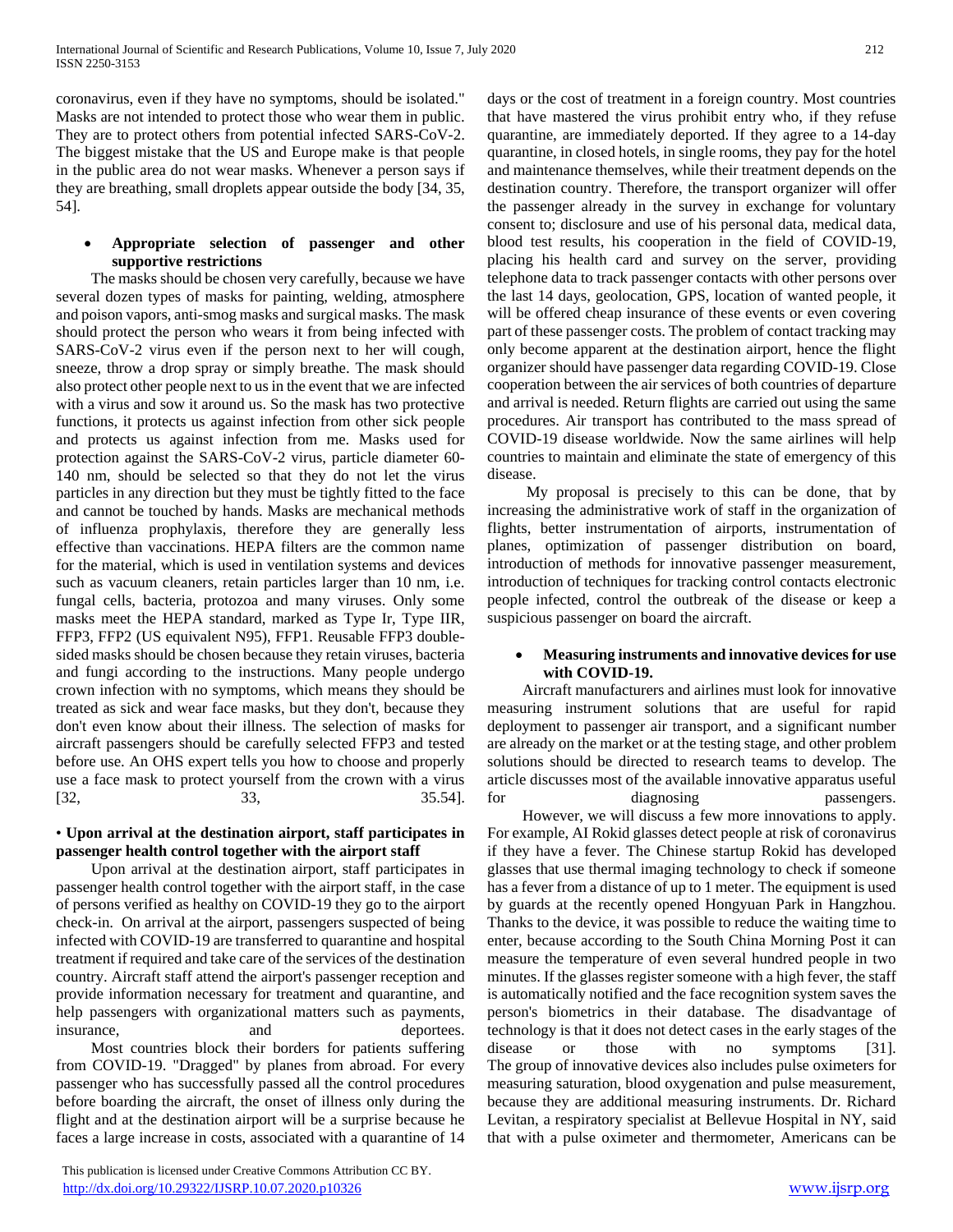diagnosed and treated for COVID-19 before they develop severe symptoms. All people with cough and fever should monitor their health with a pulse oximeter, even if they have not been tested for coronavirus. Levitan focuses on monitoring the level of blood oxygenation using a pulse oximeter. The device is attached to the finger and after a few moments you receive information about the level of oxygen saturation. The normal value is between 95-98 percent. For people over 70, the norm is considered to be between 94 and 98 percent. The pulse oximeter works by measuring the absorption of red blood cells in the capillaries with radiation of two different lengths. The signal measured by the pulse oximeter consists of two components: constant and variable (pulsating). The variable component describes the absorbance of pulsating arterial blood. Based on the measurement, the oxygen saturation (SpO2) is calculated. The pulse oximeter may also be able to measure your heart rate. A pulse oximeter test is also performed on patients to counteract respiratory failure. This is important, especially when monitoring the patient's condition during general anesthesia, during oxygen therapy and in the event of a patient's severe condition [36].

At the airport in Hong Kong, the CLeanTech cab has been built, whose task is to fully disinfect passengers. The device, which looks like a telephone booth, is being tested. According to a message issued by the airport, the system used in the booth is able to remove all impurities from the skin and clothes. Cleaning takes 40 seconds and uses a disinfectant spray - reports Business Insider [37]

Urgent is needed developing new measuring instruments for nonelectric quantities using electrical and computer methods.

#### **• Modernization of the existing on-board entertainment installation and adaptation to new tasks of cooperation with the Internet, databases on the server and with passengers in 5G technology.**

 The airlines have recently given up due to costs and license fees for the use of in-flight movie display with on-board entertainment systems, which will take the passenger during a long flight. Entertainment costs per chair are large and amount to approx. 35 thousand. PLN (7900 Euro) for one flight seat. In addition, throwing monitors reduces the weight of the aircraft, which reduces fuel costs. I propose to thoroughly modernize the existing entertainment installation in such a way as to adapt it to support the increasing organizational tasks facing airlines in connection with COVID-19 and the economic crisis. I propose to change the entertainment system into a system of individual internet service for each passenger separately. Each passenger has full high-level internet service and support for airline databases, ticket sales system, database system, kept on airline servers or in the cloud. The passenger should be supported and kept thoroughly informed as they do in Taiwan and Korea in the form of press conferences to eliminate stress, fears, distrust of the passenger and that he is not surprised by the lack of complete information. The system can be used, first of all, to inform passengers about new transport rules, rules of conduct during a flight, during a stay in a foreign country, including the possibility of browsing the database, booking flights, etc. The system can be used to deliberately prepare professional training related to with COVID-19 flights, which a passenger can also download from the company's server before booking a flight, which will significantly

 This publication is licensed under Creative Commons Attribution CC BY. <http://dx.doi.org/10.29322/IJSRP.10.07.2020.p10326> [www.ijsrp.org](http://ijsrp.org/)

shorten the continuous repetition of the same content for each passenger separately by company and airport personnel. Possibilities of developing such an Internet system for passenger service, education, and viewing nature films in free forms. For example, even websites provide thousands of magazines, books in free writing and in the form of audio-books. The system will also limit the use of the smartphone during the flight, which will improve safety, because the same can be done using the on-board system. Playing music from youtube will probably be possible without fees? The system will allow subsequent modernizations of the flight management system, which is its most important function. A wisely organized on-board entertainment system will allow you to inform, deliver press, music from YouTube, educate and gain customer trust. The system should also be used to communicate with Skype using a flight passenger. The possibilities of using such an existing system, which only needs to be modernized, are limitless, even to read newspapers in electronic form, analyzing maps of the area where we are going or describing the country where we are going [64, 65] .

#### **New rules for the reception and service of foreign passengers at airports in China and countries that have mastered the pandemic by innovative methods.**

 It was possible to completely close the borders for air, road, rail and sea traffic, but for a short period, e.g. a month, until methods of extinguishing and suppressing a pandemic were developed. Further blocking is to the detriment of countries and nations, because we are pushing ourselves into recession and a long-standing crisis. Generating such an industry, trade, services, education blockade causes, huge unimaginable economic losses that are impossible to make up, e.g. one day of Lufthansa aircraft parking is a loss of EUR 1 million. At present, China has completely overcome the epidemic and the only problem is the virus "dragged" by airplanes from Europe and the USA. The Chinese government is aware of the dangers of receiving people from abroad, hence new provisions have been introduced to regulate international arrivals of passengers from abroad. Therefore, from March 23, 2020, a new restrictive directive came into force, regarding all foreign arrivals to the Chinese capital of Beijing. Planes that were directed to Beijing are first directed to 12 other cities, called "the first place of arrival". Thus, all passengers on foreign flights who land in one of the twelve cities are directed to sanitary inspection and baggage collection at a given intermediate airport. If they pass the check, they are allowed to continue their journey to Beijing. All who arrive must undergo an inspection, and if there is a suspicion that they may be carriers of the coronavirus, they are directed to a 14 day forced quarantine at the hotel at their own expense in the intermediate city. The bus transports passengers from the intermediate airport to the hotel, you can choose the type of hotel. In the marriage hotel, families are separated, because everyone has a single room, no way out, and food is delivered to the room. . After quarantine and after checking with a medical test that you are definitely not a carrier of the virus, you can return to your permanent residence in the city. There remains phone contact with other people. People who have passed the sanitary inspection from the intermediate city are flying to Beijing, where only the inspection is carried out to check whether the person is at risk and not a medical test confirming the state of health. It is not known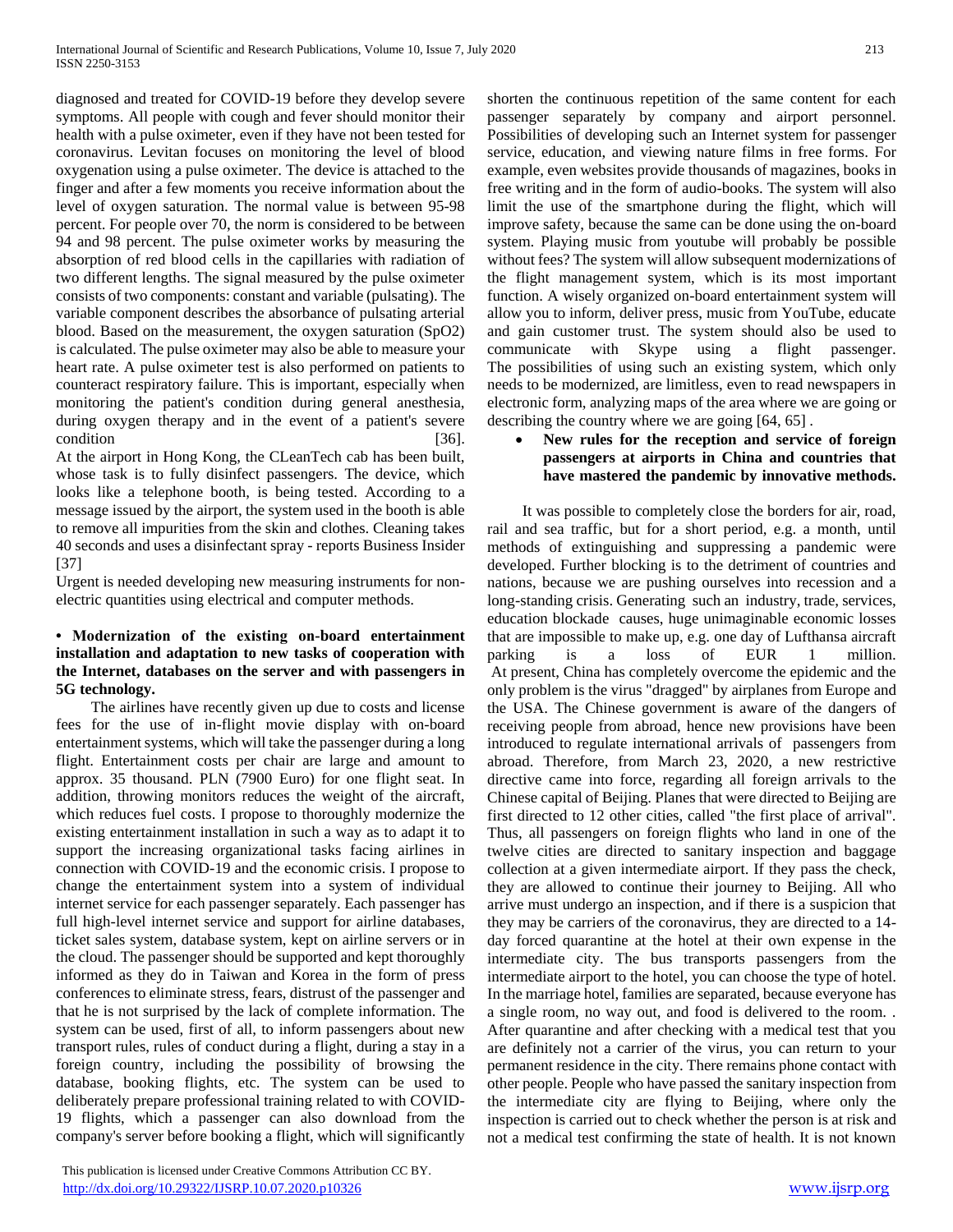for how long this condition will last, but it must be stated that the responsibility for the condition of passengers is borne by aircraft manufacturers and airlines that organize flights. In the case of quarantine, the cost of flight for a passenger and the desirability of arriving increases significantly, since he was going to a 3-day conference and ended up in a 14-day his flight quarantine [52, 53, 1,2, 11, 51]. Taiwan had only 300 infected people by February 31, 2020, same to Vietnam. Taiwan certainly deserves first place on the epidemiological podium. Although located less than 150 kilometers from mainland China, and the flow of people between countries is very intense, by the end of March on the 24-million island of coronavirus infected only 300 people. Epidemiologists point out that, just like in Vietnam, security checks have already begun on December 31. A "command center" for communication with citizens was also rapidly established. Interestingly, the authorities' reflexes prevented the coronavirus from spreading, leaving schools closed for only two weeks. Epidemic Command Center [13, 15].

#### **First signs of reviving domestic air traffic in China and other Asian countries after COVID-19**

 It is necessary to carry out very precise preparatory work to launch such transports using the Airbus 380 -860, because you have to reckon with a dynamic change in the decisions of Asian countries, which adapt very intelligently to the changing situation. Countries that have overcome their illness with great effort and resources, do not want to let it come back, hence the stringent rules introduced during the pandemic still apply. In the first place, I am considering the destination country for large passenger aircraft China, because it is a market three times larger than the entire EU and five times larger than the US, which is crucial for large aircraft manufacturers and large airlines. The article, based on literature research, discusses how aircraft manufacturers and airlines are to prepare themselves to deal effectively with the problem. Based on these literature studies, the largest aircraft have the greatest chance of resuming flights, as the unit costs of organizing the flight and the costs of passenger service increase significantly. Secondly, the restoration of priority priority aircraft, i.e. the most economical ones for aviation for mass transport before a pandemic, e.g. Airbus 320neo and Boeing 737 MAX, which can already be restored to flights in countries with large areas, i.e. the USA, Canada, should be considered China, Australia, Brazil, Russia. In these countries, you can start domestic flights after introducing and checking personal protective equipment to limit the spread of this virus. China is already implementing flights to China based on the solutions provided in the article, which should be adapted to the tasks of aircraft and airline manufacturers. China has successfully mastered the pandemic and will immediately develop the restoration of air transport because it performs most of the transport of medical supplies in the world. China has a handicap in the form of ending a pandemic, as Europe and the US are still struggling with a pandemic. It should be remembered that the loss of a year may change the situation on the market of competitiveness of air passenger transport. The Chinese company COMAC launches the production of the competitive Comac C919 aircraft, which is to be a competitor for the Airbus 320neo and Boeing 737 MAX. For now, orders have been placed by 3 Chinese

 This publication is licensed under Creative Commons Attribution CC BY. <http://dx.doi.org/10.29322/IJSRP.10.07.2020.p10326> [www.ijsrp.org](http://ijsrp.org/)

airlines, an American investment company, but Ryanair is also trying. The time it takes for practical solutions that work out can be critical [41,42, 43] The article has the form of a guide with a list of tasks and problems to solve and gives information on how to solve a given problem at the current stage based on the state of the art of scientists and experience in the field of measuring apparatus. The proposed solutions concern how the distance between two people from 2 m can be shortened to 10-20 cm by means of passenger's personal protection and flight organization. Next, it was discussed what preparations, tests and measurements should be carried out, before the flight, during the flight and after arrival at the destination port. It also discusses the handling and handling of passengers to minimize COVID-19, just before flight, during the flight itself, and how to deal with infected people. The work concerns the preparation of aircraft for transporting people during the COVID-19 pandemic, but the procedures and procedures also apply to diseases caused by other viruses. If airlines want to return to regular flights as soon as possible, they must restore passenger confidence and reduce the risk of COVID-19 infection. The first forms of state aid should be to help airlines organize domestic internal flights in order to restore passenger confidence and test new COVID-19 news and innovations.

The first domestic test flights can take place with the participation as passengers, voluntarily selected persons from flying personnel, flight attendants, airport staff, to test subsequent solutions with the participation of several infected persons and the press and media. The adopted innovative solutions must still be presented and accepted by the governments of countries where real transport will be carried out. This is even more urgent because in recent days China has strongly tightened restrictions on people arriving in China, with an emphasis on foreigners. Further countries are already adopting Chinese procedures and they will become the norm [1,2, 34, 49, 53].

# **6. A practical guide to the task of preparing aircraft for international flights, step by step in the days of COVID-19.**

 Those subsections of this chapter and the entire article, which have already been positively resolved in the given two countries, are omitted, if do not we consider them to the needs, because the guide is written for each country in the world. My proposal is to restore to flight and to resume production of the magnificent, in my opinion, Airbus 380, in comes in two versions 550 and 850 people in economy class. It is a pity that this plane does not fly and there are no further orders for it. In this calamity that airlines encountered, a 90% drop in flights is ruin and bankruptcy for airlines. For Airbus 380 this misfortune can be a chance, a light in the tunnel, for a slow, slow return to flying. Since a return to the previous state from before the epidemic is unlikely, effective adaptation of one type of aircraft to times of crisis will allow the slow modernization of the entire industry. This study is most useful for direct practical application for longrange wide-body aircraft, A380 section 8.1 x 7.15 m, or Boening 747 section 7.81 x 6.5 m. Large hull section and two decks with a large surface allows it to better adapt to flying in COVID-19 times. In my opinion, the larger the fuselage diameter, the better it is suitable for transporting people infected with COVID-19, asymptomatic infected people and healthy potential candidates for infection. Currently, transporting people by air exposes them to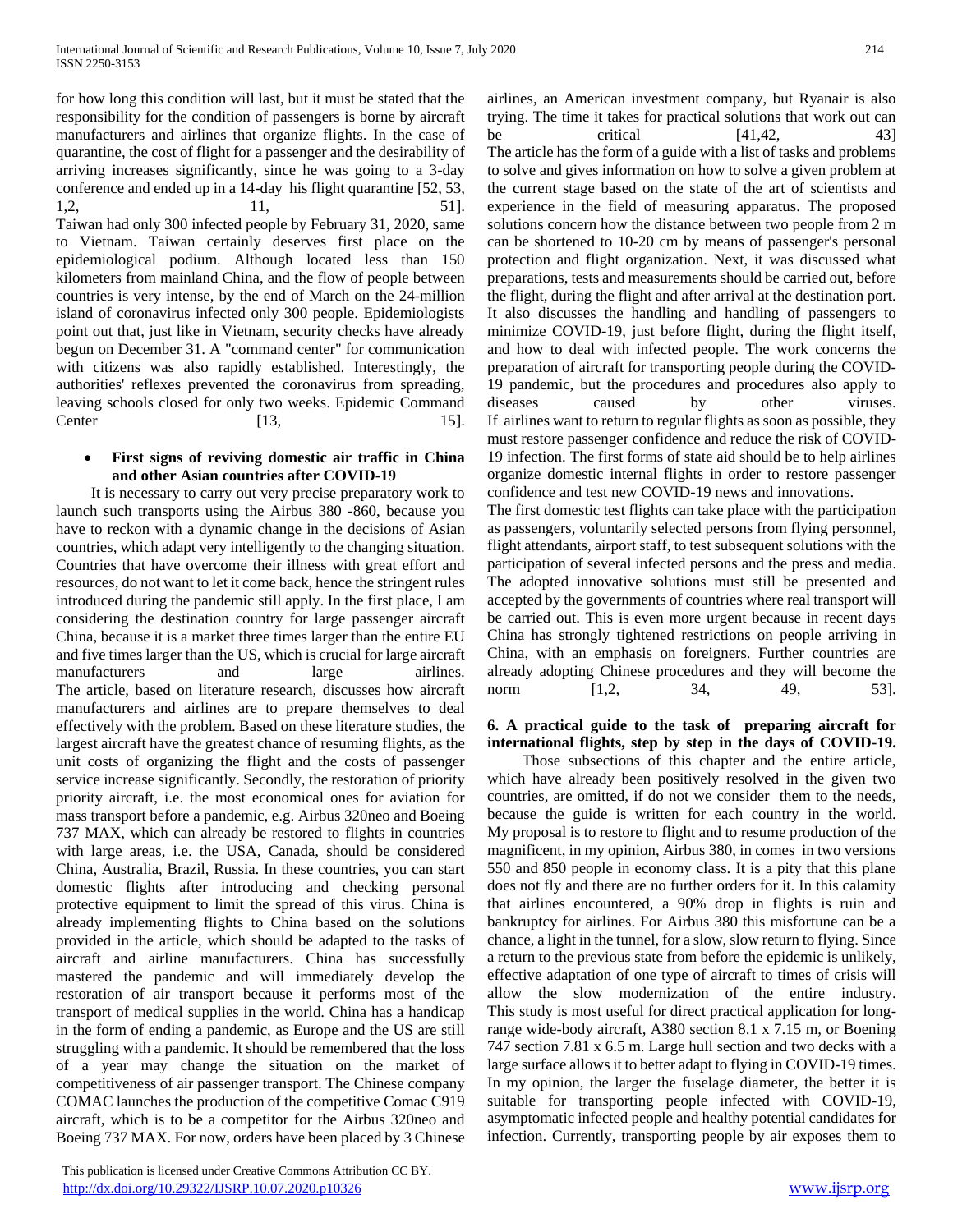virus infection and COVID-19 disease. There is a simple non-investment method to verify my idea of "Airbus 380 for COVID-19". It is enough to test several economical version 850 planes without any changes on routes to China and other countries. China is also vitally interested in restoring air transport on the China-rest of the world route, and we will need their experience and assistance to further modernize this aircraft to transport people potentially infected with COVID-19. The company Airbus sees the first signs of a revival of the aviation industry in China, the more that it has production facilities in Tianjin producing Airbus aircraft that have briefly stopped production but have already resumed it. General Director Guillaume Faury said on March 23 this year that he saw the first signs of a return to normality in the context of domestic air travel, which with the market of 1.4 billion people is probably not surprising [7]. That is why I propose that air traffic restoration should be started from large national markets and from countries that have lifted the restrictions on crossing borders. Boeing has also decided to build the first terminal equipment line outside the United States, not accidentally in China. The plant will be located in Zhoushan, China and will ultimately produce 100 Boeings 737 a year, in a version most likely MAX [40,42]. All passengers embarking must be potentially treated as infected with COVID-19, despite being healthy despite having no symptoms of illness, despite having no symptoms temperatures, they must be safely transported to the destination port, without contact with another person. At the destination port, they again need to be checked, if there are patients who were revealed only during the flight, they will be referred to hospitals, if they have no symptoms for quarantine in a closed hotel facility, at the beginning, unfortunately, for two weeks and then they will be delivered to the places where they arrived . Perhaps the SARS-CoV-2 virus will disappear by itself, just like the previous virus with the same name SARS has disappeared. In my opinion, this is very unlikely, because governments are ineffective or have ignored the threats and the pandemic has spread to more countries. On April 1, 2020, there should be no SARS-CoV-2 pandemic in any European Union country, only individual cases! Hardly any government has used pandemic suppression methods implemented successfully by states; China 60 million people in blockade, Taiwan 25 million, Hong Kong 7 million, South Korea 52 million, Japan 126 million, Singapore 8 million I conducted quite thorough literature research on COVID-19 disease. I know exactly the methods of infection and the course of the disease from the moment of infection to the end of the disease, recovery, day by day, hour by hour. I know exactly the procedures used by China when transporting people from Europe to work in China after having mastered a pandemic, this is a very difficult organizational issue and you need to adapt to it in air transport, otherwise China and other countries will withdraw passengers from the airport back to the the plane.

 The first promotional flights, e.g. for 50% of the price, or as you suggest there, you can do to test this idea without investment. The Airbus 380 has 11 rows of seats on two decks. The sale of tickets and their price would have to depend on the variant that you, as a company, accept for use. I only consider large planes, because in my opinion they have the best chances of survival on the market. Nothing stands in the way to then implement similar procedures for all types of Airbus aircraft.

 This publication is licensed under Creative Commons Attribution CC BY. <http://dx.doi.org/10.29322/IJSRP.10.07.2020.p10326> [www.ijsrp.org](http://ijsrp.org/)

The basic problems and tasks facing the flight organizer that need to be solved step by step to achieve the intended goal.

#### **6.1 Passenger health card, survey, database and recommendation for COVID-19**

 Establishment of a database for passengers for a given flight "Airbus 380 for COVID-19" containing a boarding pass with a simplified passenger health record prepared on the basis of a prepared survey. The passenger at the stage of ordering the ticket downloads a survey and description of additional conditions. The survey contains justification and a request for his consent to voluntarily disclose his personal data, his telephone number, his telephone contacts, his SMS, e-mail and health data of state services (hospitals, clinics, laboratories) only for the purposes of the COVID-19 pandemic. The simplified health record for the purposes of COVID-19 will be used only for its treatment or for establishing all contacts with infected persons, or who may have infected it, which took place in the last 14 days before the day of flight. The questionnaire in the form of a health record must be prepared in such a way as to allow all passenger contacts and identification of persons with whom he has been contacted so that they can be quickly identified and examined. The survey must be prepared professionally, according to the order of validity of the information provided. If the passenger suffered from COVID-19, he encloses a photocopy of his test results or enter the end dates. The passenger survey is initially verified at the ticket ordering stage and the form is prepared for electronic processing. Different countries have different rules sharing personal data, e.g. GDPR in the EU, so it is recommended to obtain the written consent of the passenger to share his personal data and data regarding his telephone contacts, e-mail and health data. The organizational problem can be solved at the EU level, which will lift the ban on disclosing personal and computer and telephone data for the purpose of the COVID-19. No one will carry out the tasks listed in the study, producers and airlines must do it to launch safe airplane flights.

 Admittedly, some countries have already joined the debate on such a health card, but how much can you debate and wait? The EU recommends voluntary use of tracking applications, but does not agree to track infected contacts. According to Deutsche Welle from March 10, 2020, the European Commission has no proposal for tracking applications, however, downloading such an application is to be voluntary and the EC does not agree to the geolocation of infected. So producers and airlines have to count on each other. Philippe De Backer, the telecommunications Belgian Minister explained, "We don't need that. We are able and traditional to look for people who have contact with the infected. " The Belgian authorities announced the employment of two thousand additional people to find contacts called (Epidemic "detectives") by the traditional method [55]. It follows that aircraft manufacturers and airlines can only count on themselves. According to the Korean Ministry of Infrastructure and Transport, "smart city" techniques can reduce the time it takes to track a person's movement from one day to about ten minutes [4]. National governments introduce regulations allowing the location of their stay, which is allowed by the smartphone technologies [56].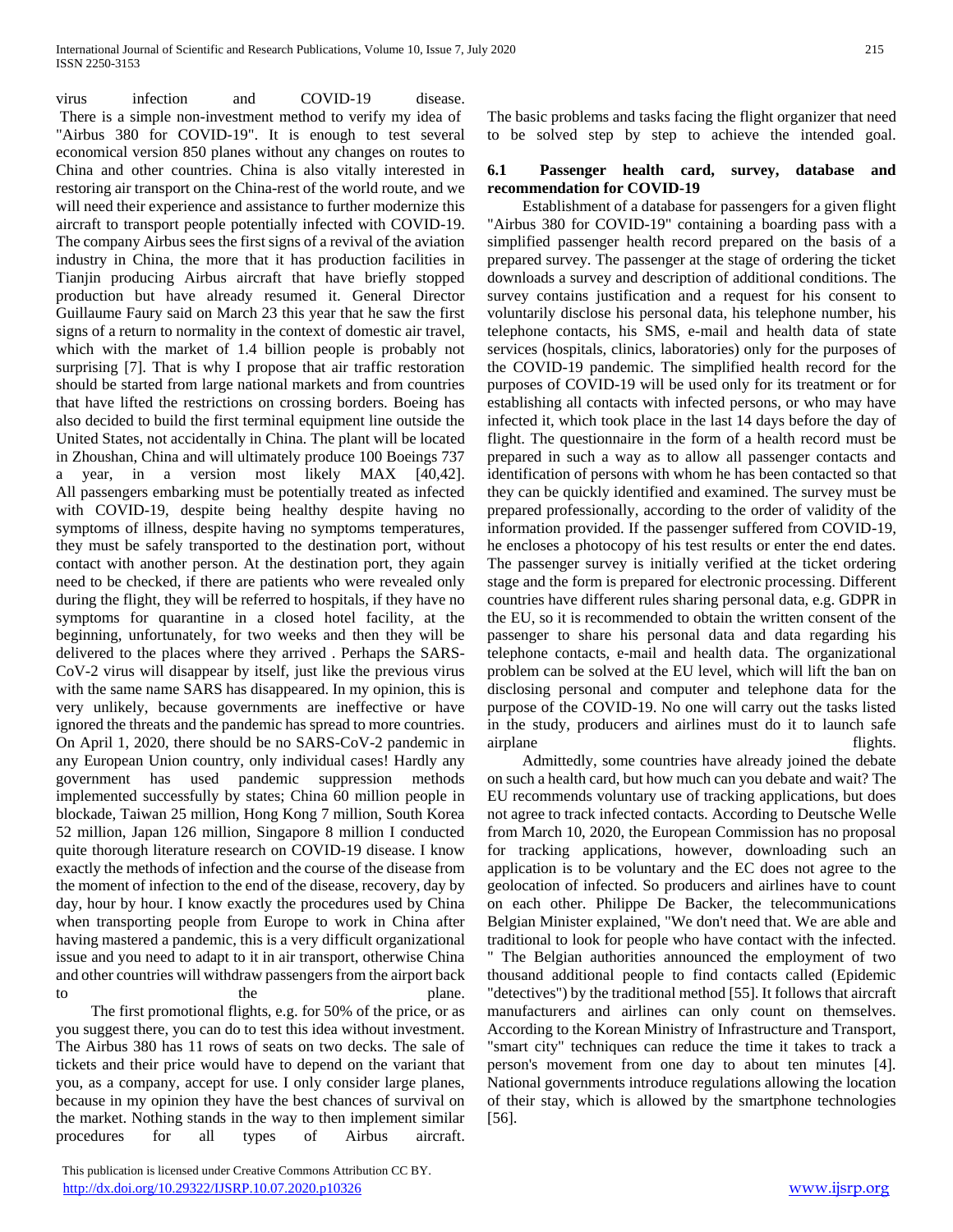If there were difficulties in saving surveys, sickness cards on the servers of aircraft and airline manufacturers, due to the GDPR, you can try to save this data on passengers' smartphones, but there will be a problem as the passenger does not have a telephone or his telephone is of the old type. This data collected on airline servers will be available on the next journeys, while stored on the passenger's phone will be useless.

#### **6.2. Passenger's written consent to share his personal date, his treatment date and voluntary participation in studies of infectious diseases COVID-19 and other.**

 Passenger's written consent to share phone data and consent to measurements, tests, tests, contact identification and treatment. The passenger at the stage of ordering a ticket in the survey is informed that if he falls ill with COVID-19 before the day of departure, he will inform the airline about canceling the flight and then he will not incur any costs in this respect. If the passenger, when measuring the temperature before boarding, has a temperature or if the test result is positive, he will not be allowed on board The passenger consents to temperature measurements, fever camera measurements and others, before the flight, during the flight itself and at the destination airport. I also agree to perform tests and measurements at the airport in the destination country. If the test is positive and if it turns out that the passenger fell ill during the flight, he will agree to receive hospital treatment or a 2-week quarantine in the destination country and will cover the necessary costs himself. The flight organizer will provide him with the necessary assistance in this respect appropriate to the legal conditions at the moment. To this end, it is worth considering cheap insurance to cover research and quarantined hotel in the destination country. The problem of 2-week quarantine, perhaps, will solve itself after the positive implementation of several flights to China and obtaining permission, both countries operating the flight, to replace it in another form, which will be proposed in appropriate time [55,56].

# **6. 3. Optimization of passengers distribution on board due to COVID-19.**

 The aircraft is fully disinfected, HEPA air-conditioning filters are replaced and is prepared for flight. All passengers are treated as potentially infected with the virus, although they are healthy, even though they have already suffered from COVID-19 and even if they have a certificate that they were ill. The principle of very limited trust should always be applied to this virus. All seats on the plane are taken and sold, if possible. No empty rows of armchairs! The sale begins with the sale of odd-numbered seats, and when they are full, we sell even-numbered seats or vice versa. There are some possibilities here for optimal control of seats in the aircraft, depending on the composition of passengers and susceptibility to COVID-19 disease. Passengers over 60 years of age, especially those suffering from other civilization diseases, should be seated in extreme places in rows, because they are most susceptible to getting sick. People with several diseases affecting the body are treated as those most at risk of infection. As published by the Italian Institute of Health, COVID-19 has many more 58% men suffering and dying than 42% women. This is confirmed by data from Lombardy, which indicates that 82% of patients in the intensive care unit were men, with deceased men representing 78% of patients. Also other studies to date show that men suffer

 This publication is licensed under Creative Commons Attribution CC BY. <http://dx.doi.org/10.29322/IJSRP.10.07.2020.p10326> [www.ijsrp.org](http://ijsrp.org/)

from this disease more often than women [48]. That is why men should be seated between women whenever possible. In contrast, children under 18 can be seated to separate adults among themselves. At a later stage, we will develop a computer application that automatically reads the data from the survey and allocates optimally seats on the plane. I emphasize that the optimization of proper bursting of passengers is of fundamental importance for the epidemiological status of the entire composition of passengers and crew.

#### **6.4. Temperature measurements, fever and passenger tests for COVID-19.**

 Every passenger must have their temperature measured with a laser thermometer before they get on the plane and take their place. Such measurement raises the possibility of an infected measuring person. This temperature measurement also doesn't give us much, because it is only the first indicator, nothing more. A thermal imaging camera should also be used to measure passenger fever. An infrared camera can be installed at the airport during the transition to the sleeve with the plane. However, this allows us to conclude that the passenger did not have overt symptoms as he boarded the plane, because his two measurements were taken. COVID-19 disease has an incubation time of even 1 to 21 days in extreme cases. During a 10-12 hour flight, should be measured the temperature of all passengers every 2 or 3 hours to catch passengers who have already discovered COVID-19 disease during the flight itself and need to be immediately transplanted into a separate room for infected people, so that they do not infect other passengers from the side, back and front. During the flight, it will be better to measure the temperature of passengers with a portable thermal imaging camera that simultaneously measures up to 30 people. It is already known from the literature how I determined that infection is dependent on the number of SARS-CoV-2 viruses infected and the time of exposure to the virus. Approximately 5 places should be prepared in single, separated areas on an airplane for patients whose disease will only become apparent during the flight. It would be advisable for the crew to have a pulmonologist or trained nurse on board who could connect the respirator to the breathing. One ventilator should be easy to use in order not to land on the road. The Airbus 380 has 860 seats, which is almost as many people as on 16 buses. The service at the destination airport is carried out by the services of the given country together with the aircraft personnel who have printed the distribution of seats, who sat where and has all passengers' boarding passes on the laptop. Upon arrival at the destination airport, you must measure the temperature again. This data made available to the epidemiological control services of the destination airport will significantly speed up the flight check-in. We suspect passengers suspected of being infected at the airport from the rest and carry out their tests, including tests, and if we carry out the procedures described above correctly, there will be few or none at all. The decision as to which passengers still make the services of a given country and the aircraft crew must adapt to this. We load quarantine passengers to the bus and take them to a collective quarantine hotel, where service is taken over by the destination country in accordance with the provisions in force there. Passenger service is taken over by the airport and destination country, which makes sure that the plague is not let into your country. Passengers whose temperature has been measured stay in quarantine for 2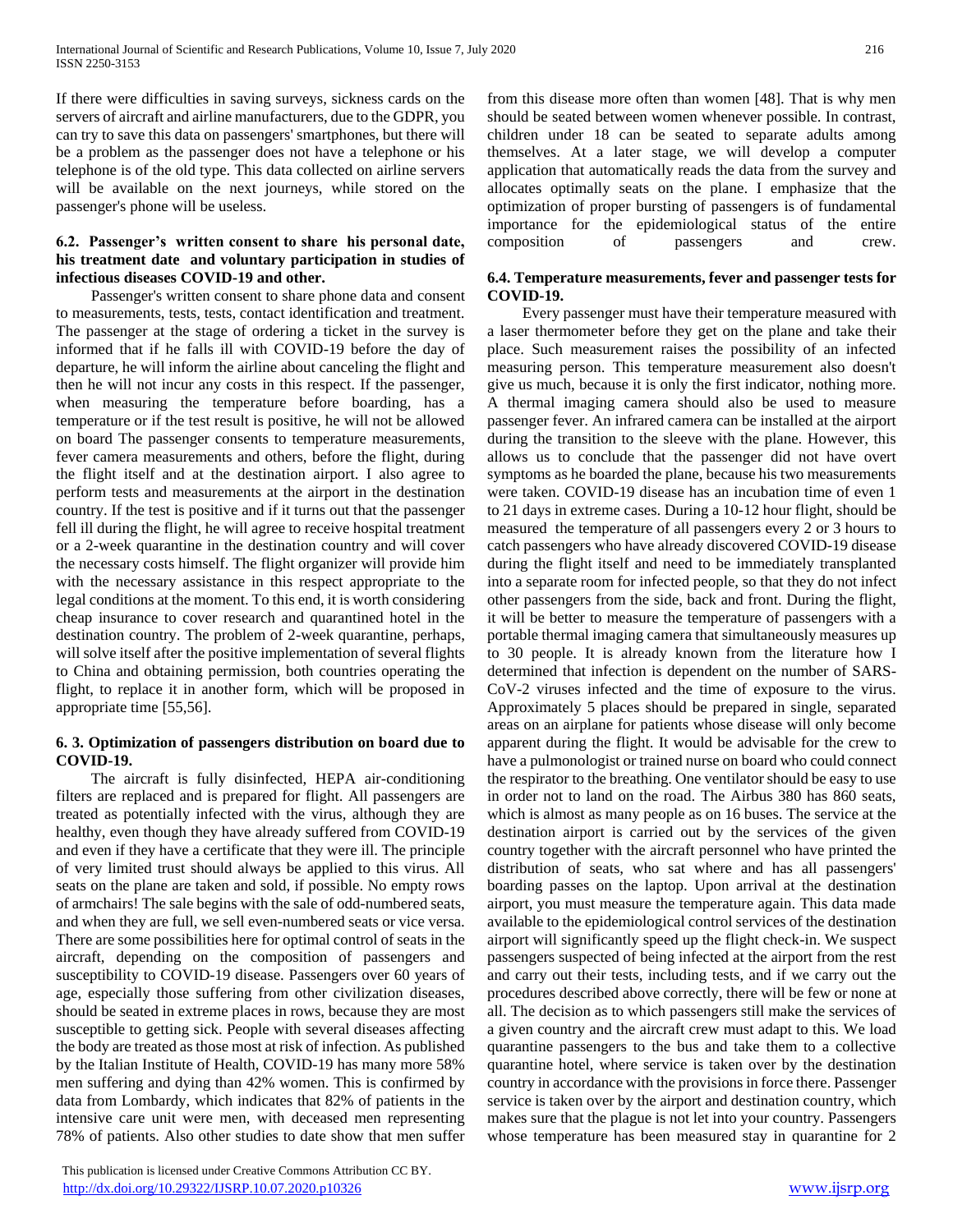weeks (in China they pay for the hotel themselves) or to the hospital for recovery, and after recovery and 2 negative tests are released. Temperature measurement and tests cause that we also catch people suffering from traditional seasonal flu and other viral diseases manifested by high body temperature, e.g. HIV, Ebola, SARS-CoV-1, MERS and a number of others and even colds, but they are not the subject of of this guide, they must be handled in accordance with the medical knowledge and law of the country in which the passengers are. There is never 100% certainty that individual people with no symptoms or people who do not give the truth in the survey will be on the plane but the controlled optimization reduces the possibility of falling ill. Optimization of passenger seating can also take into account other scientifically proven features of the virus. For example, a person suspected of being infected may be asked to indicate the smell of the perfume, because according to research in the United Kingdom, about 80% lose smell and taste. Because there is little experimental research in the literature in this area, while most information is checked, at least in 3 sources, as in this article [57, 53, 51, 50].

#### **6. 5. Personal protection measures to distance passengers and cabin crew.**

 Passengers at the departure airport receive personal protective equipment for the flight upon boarding. These are aprons from materials impermeable to viruses, in the form of suits appropriately selected, commercially available, a mask one or two, 3-5 wipes soaked in hand disinfectant liquid, 3 pairs of gloves, a plastic bag closed with waste. Caution should be exercised when drinking, eating and using the toilet. Passengers do not have any hand luggage, and drinking and eating is served on the plane. Protect your personal protective clothing so that you cannot touch your face, nose or eyes. At the Lodz University of Technology, fabrics have been developed that are permeable to air and water vapor, and not to allow viruses. If there are manufacturers of overalls from such certified materials that are impermeable to viruses, then they should be tested and ordered. Strict personal protection measures are necessary at the initial stage of launching COVID-19 flights in order not to burn the project. Even if the funds given are redundant, they can be gradually modified and the unnecessary ones be given up in turn.

 In the second stage, it is necessary to consider replacing the suit with a mask with a plastic visor with a mask, but first it must be checked experimentally in the plane and with the visualization of the flow of air streams, because IATA claims that the air conditioning of the aircraft produces a vertical draft, which reduces the chance of infection [34 , 22, 38.39].

 Cabin crew should begin to be secured in the way that doctors are secured in infectious hospitals and gradually, step by step, eliminate the outfit of protective clothing, starting from the shoes towards the head, until only the head, neck and possibly part of the body from the height of the bust up. If the virus tests show that it is impossible to get infected through the skin, then a protective suit in addition to the head and upper torso is unnecessary. It is recommended to avoid designing outfits in white because it is associated with the hospital. According to the publication of photos from Bild 9.06.2020, the airlines have already started designing and using protective clothing.

 As it results from the publication of photos and Bild's article of 9.06.2020 showing the protective suits of flight attendants of several airlines; Philipine Airlines, Thai Airways, Gulf Air, Air Asia and European airlines. Air Asia has the most stringent protective clothing, such as medical service in infectious hospitals. Until the end of the year, this line offers promotional prices of tickets within Asia at prices of 3-5 \$ one way, it is a pity that hotel prices are not promotional, which I checked. The same article "Masks and coveralls" in Bild was repeated on 11/06/2020 [67, 68] Asian countries had MERS, SARS-CoV-1 and now SARS-CoV-2, so that fear and panic are not unreasonable there. It is a pity that the same rules have not been adopted in the EU and the US, for which we are paying a very high price. You can start by copying the costumes of these airlines to the beginning, but there is one catch hidden in this proposal - a question mark. In Italy, as many as 163 doctors and 37 nurses or nurses died during the pandemic on COVID-19, by 12/05/2020. According to the published opinion of the doctor prof. from Italy (I forgot my name but I have it) one of the reasons for so many deaths of medical personnel is the infection of people while taking off their infected suits. A doctor in full protective suit is not entitled to be infected with a virus. Putting on the suit is simple but taking it off, contrary to appearances, when it is infected, is an extremely difficult and dangerous operation. Special courses are run in hospitals for personnel in removing the infected suit. Therefore, in my opinion, full hospital overalls will not work on the plane (in addition, in the pictures in Bild you can not see the whole outfit) and at the first contact with the virus, flight attendants will get COVID-19. I remind you that a large increase in mortality was also noted, even in gravediggers, during the outbreak of a mass pandemic in Lombardy.

 On the other hand, conducting on-board courses for employees in putting on and taking off infected full medical suits is pointless. In the event of infection, the employee must know what to do, subject to PCR and 14-day quarantine. Therefore, other solutions to this problem need to be sought [70]. The suits shown in the pictures in the Bild newspaper can be modeled, but only if they are not full medical suits, because special sanitary regulations must be applied to them. Other elements of the protective suit are acceptable [68,69].

 Aircraft personnel should have regular molecular and serological or both tests as described above for their safety and passengers. One collective test can be performed for the entire crew, e.g. for 10 people using the so-called technique of pooling genetic material but it must be a reliable good laboratory [26]. Unfortunately, most of the recommendations used in research and recommendations on how to behave people in the presence of coronavirus were unfortunately wrong, this also applies to WHO and most governments. There is a whole series of news from the research of scientists that we did not know about.

 Chinese scientists verified information on the most common coronavirus transmission in May. The fastest way to get infected is by breathing and talking, while the droplet pathway through coughing, sneezing, or a spray from the mouth, also causes infection, but to a lesser extent than we thought. Instead, the role of infection by touch, which was over-preferred, decreased. Masks helped stop the spread of a pandemic, say researchers, but only to whoever wore them. They inform that patients with COVID-19 breathing, secreting even a million viruses per hour. Earlier it was thought that coronavirus spreads fastest through coughing and sneezing. Just as I mentioned, the spray from the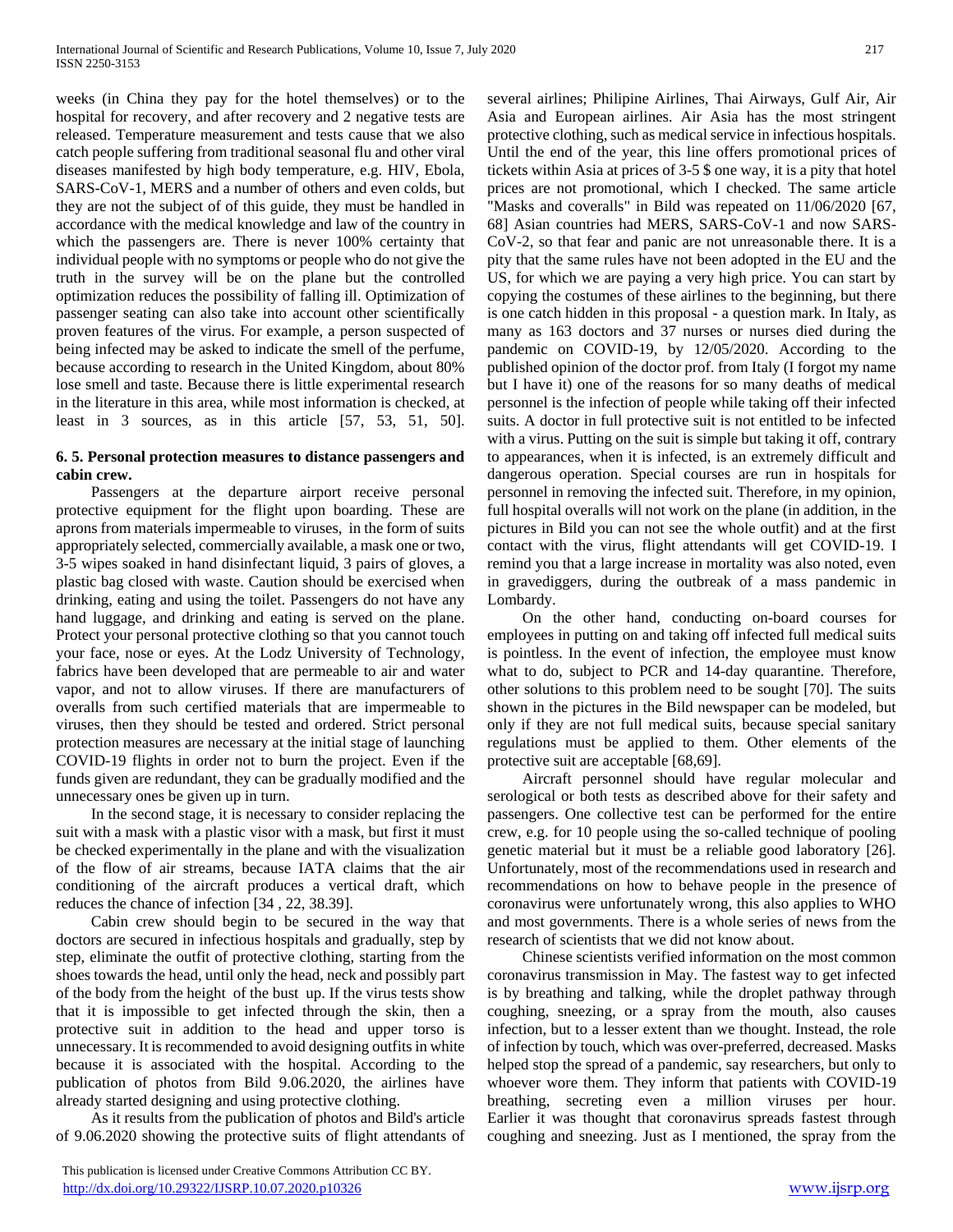mouth can be 7-8 m away. Now it is known that rapid transmission of the virus is conducive to breathing and speaking. "It would explain why it spread so easily all over the world," writes Dailymail [66] . Earlier studies previously discussed from the USA were confirmed [23, 24].

 There are at least a dozen health ministers, members of the government, who said that wearing masks is unnecessary and even harmful. I have been using masks in my laboratories for several dozen years. Studies have shown that the consistent wearing of masks will prevent the second wave of this virus pandemic [71]. Chinese scientists from Sun Yat-sen University, who have already submitted their findings for publication in Gastroenterology, have thoroughly examined 73 patients with confirmed SARS-CoV-2 coronavirus infection. Blood, nasopharyngeal swab, urine and stool samples were collected from all. Tests for SARS-CoV-2 in faeces were performed by RT-PCR. I do not discuss the research results in detail, they are in the given article, but they are shocking. The presence of the virus in faeces, urine and in samples of collected organs was confirmed; esophagus, stomach, duodenum, rectum. According to experts, the risk of infection also increases the use of public toilets [70 ]. In addition to lung damage, the virus penetrates the brain, heart, kidneys, male testicles and the effects it causes are huge and this also applies to asymptomatic diseases. Faecal and urine infections are also possible with the help of faeces and urine trapped in the air [ 70 ].Therefore, for employees, we can take a throat swab, blood, urine, faeces for periodic tests. Sewage tests for this virus are already being carried out, e.g. from Spain, i.e. by examining sewage from separate airport buildings, we can approximately determine where people were infected with the virus [ 72 ]. Therefore, I propose to periodically examine samples of sewage from the aircraft for the presence of a virus to confirm the health of passengers and crew. Toilets for the crew should be separate. The method of testing sewage is suitable for searching groups of employees, groups of passengers where there were people infected with the virus. Tested sewage from the toilet from the plane at the airport in Beijing, will allow you to quickly verify whether our aircraft is clean from the SARS-CoV-2 virus, with a very high probability, efficiently and cheaply. The database on the company's server and crew computers on the plane, perhaps even at the destination port, find sources of infection.

# **Innovative methods for testing SARS-CoV-2 virus and COVID-19 disease.**

 The first group of innovative methods are modern tests to study the presence of this virus in the human body, as discussed in the article. These are devices that automatically perform several hundred RT-PCR tests per day, new technologies that shorten PCR tests to several minutes and dozens of tests developed and implemented for mass population testing. An interesting method is pooling swabs for a group of people in one study, if we suspect that everyone is negative. Other innovative methods should also be sought.

#### **Examination of wastewater from the toilet and in sewage canals.**

 It belongs to innovative and cheap method include wastewater testing. We already know that faeces, urine are the source of infection and the entire digestive tract is the habitat of the virus and it should be expected that body fluids, i.e. blood and lymph, will also actively participate in the spread of infections throughout the human body. Using a method of testing the presence of the virus in wastewater, we can track entire groups of people, including those most difficult to detect, in asymptomatic patients, in several studies. Wastewater research conducted in Spain was used to assess whether the virus is already present in the main sewage collectors of Barcelona, and to determine the starting places, the so-called zero patients with outbreaks of infection in the this disease [74]. Sewage epidemiology (wastwater-based epidemiology) is one of the cheaper methods of diagnosing and searching for patients, while it does not cause infections alone [75].

 However, research shows that the virus in the sewage system can, however, help to localize the outbreaks of the disease and asymptomatic carriers. Every person infected with SARS-CoV-2 discharges millions (if not billions) of genomes of the virus into the sewage per day. This translates to from 0.15 to 141.5 million viral genomes for every letter of waste water generated. Outside the human body, the virus quickly ceases to be dangerous, although fragments of its RNA still remain, enabling its identification. Nowhere was the virus found in drinking water, as provided by US CDC (Centers for Disease Control and Prevention) [76, 77].

 Scientists from several centers; Arizona State University, the Australian University of Queensland and British Cranfield University see in these studies a chance for easier detection of virus outbreaks thanks to sewage epidemiology (WBE). It is therefore possible to determine how many infected people, including asymptomatic carriers, are in a given area. It is only necessary to investigate which aircraft the collected sewage comes from [77, 78 ]. One should return to the already proven methods of testing sewage for the presence of hepatitis A viruses and polio. This method can be used only in countries where there are efficient sewage systems and it is only 27% of the world's population, or 2.1 billion people. It is estimated that the sewage method accounts for only 1% of the cost of tests, although the tests cannot be completely eliminated [78 ].The proposed method is simple, cheap, effective and easy to use in aviation as one of the methods of virus diagnosis. In some cases it perfectly complements tests and other methods. You can use it in apartment and do it yourself with indicator tests. Unfortunately, most of the recommendations uses in research and recommendations were unfortunately erroneous, including those of WHO and most governments, There is a whole series of news from research scientists that we did not know.

# **6.5.1. Proposed bans and restrictions.**

 A total ban on carrying hand luggage on board an aircraft and even newspapers, books, a computer, laptop or tablet. It is particularly important to emphasize the prohibition of touching the face and restricting conversations between passengers, the use of common items and everything that is discussed in this guide as conductive restrictions. Passengers are not allowed to bring their own food, sandwiches, sweets, peanuts or drinking on board. I suggest that you completely give up food for passengers, while passengers receive bottled and foiled mineral water. Passengers get a set of protective measures in the form of handkerchiefs impregnated with a disinfectant liquid for washing hands, a trash bag, disinfectant gel in a tiny sachet, 5 pieces of paper towel. The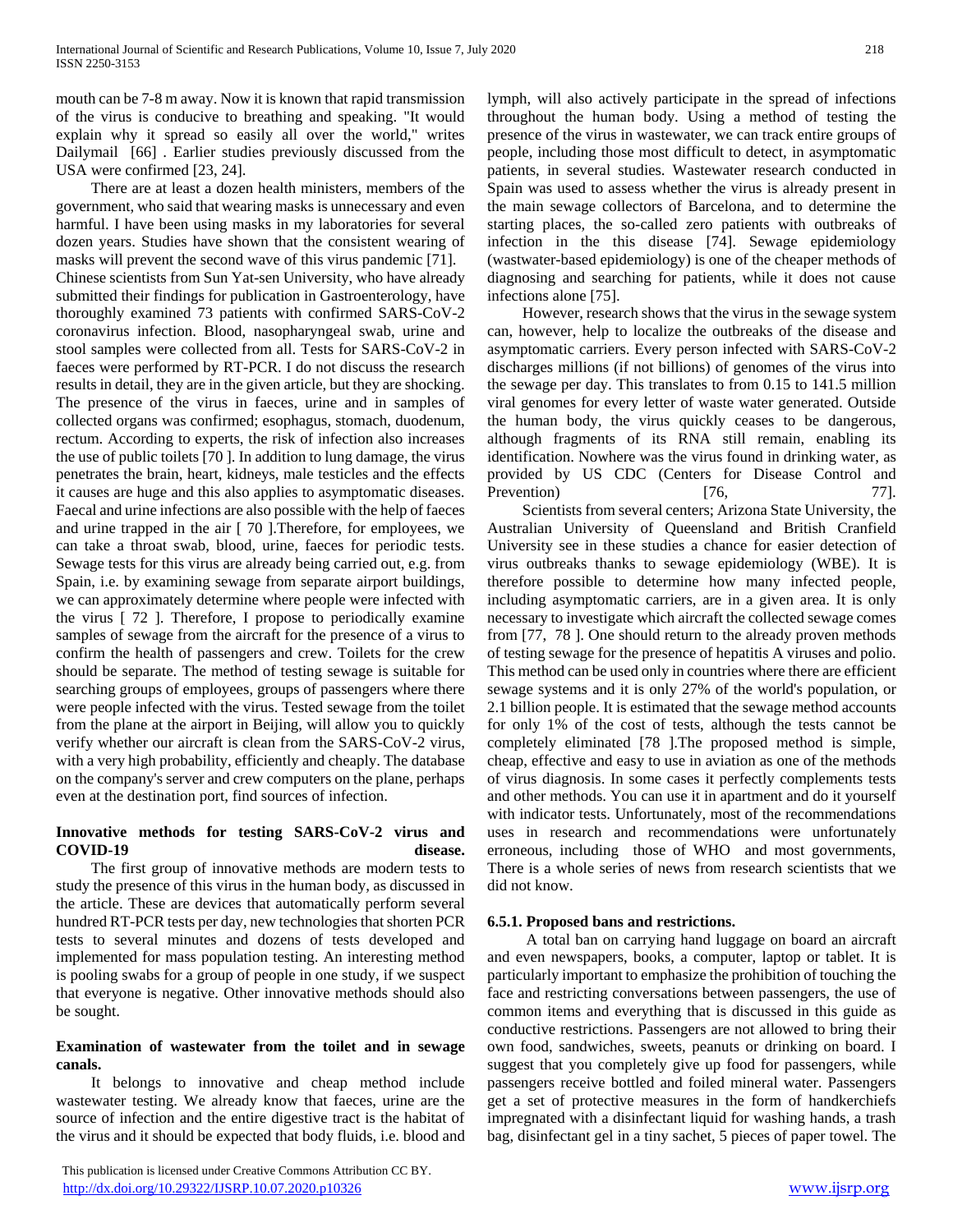neighbors can communicate with each other, on board the plane and with the family on the ground, e.g. friends and family members using the modernized Skype form, the on-board entertainment system. Members of the same family will also sit in different places of the plane, as the purchasing system will seat them tickets.

 The problem of newspapers and books should be solved by means of an on-board entertainment system and its modernization. Contracts should be signed for the supply of cheap press in electronic form, on such promotional terms as the Berlin Morgen Post does in the field of sharing entire articles on COVID-19. Similarly, the editors of other even scientific journals, such as Lancet. Scientific publishers like Elsevier, Springer provide only selected articles for free, just like JATM, but you can negotiate with them to extend the free offer for airline passengers, this can be collectively negotiated with IATA. 5G network is just entering, i.e. streaming possibilities will increase several hundred times, i.e. this network should be entered into the on-board entertainment system. The on-board entertainment system should allow for recalling cabin crew when needed and ordering a queue for the toilet, as there will be no additional toilet cubicles on the decks. It is recommended to recommend passengers maximum use of the on-board entertainment system and limiting calls from their own mobile phones. In this way, we avoid speaking that strengthens viral infections.

 A total ban on smoking cigarettes, including electronic cigarettes, should apply to all facilities: aircraft, airport, commercial and service facilities related to the airport. Cigarette smoke enhances the transmission of the virus in the air over long distances. Ladies should be asked not to overuse fragrances.

# **6.6. Masks, overalls and other protective elements for passengers and cabin crew.**

 The mask is supposed to protect us against the virus in closed rooms, because the virus travels in the air for long distances, it can also attach to small liquid droplets or dust particles and all aerosols with diameters below 10 µm can be transported in the air over long distances. For example, the smallpox virus can travel in the air over a distance of over 50 m. The virus transport is also supported by ventilation and air conditioning systems in market halls, airplanes. For now there is no research in airplanes about how small droplet aerosols will move. It is known from my research that the distribution of aerosol droplets in clouds is similar to the distribution in dust clouds of low concentration, i.e. close to normal distribution. For this mask to fulfill its role, it must have a double-sided HEPA filter, which is the standard for masks marked FF2, FFP3. Masks marked with the N95 standard are approved by WHO, but popular surgical masks do not meet these conditions. The mask should preferably be reusable, it cannot pass SARS-CoV-2 viruses with a diameter of 40-140 nm in any direction and it must be air and water vapor permeable, while it must not cause significant difficulty in breathing. Masks with excessive flow resistance that make breathing difficult are harmful. It must be remembered that separate masks are used for running, cycling, walking, etc. Our mask is to stop the virus particles in both directions and this must be recorded in its operating instructions. The selection of passenger masks should be made taking into account the composition of the air supplied by the air conditioning.

 This publication is licensed under Creative Commons Attribution CC BY. <http://dx.doi.org/10.29322/IJSRP.10.07.2020.p10326> [www.ijsrp.org](http://ijsrp.org/)

Popular masks available in the market, in my opinion, are completely unsuitable for protecting passengers on aircraft from viruses. If necessary, we will take care of these masks in next paper [21, 23, 32, 33, 35, 54].

# **6. 7. A protective cap with an elastic band, covering all hair.**

 Human hair is most susceptible to electrostatic charging in the air. Therefore, the hair is very electrified, which makes it a reservoir; dust, dust, organic particles in the form of viruses, bacteria and fungi. Tests on the electrification of human hair and their impact on very fine dust particles were performed in my laboratory and recorded with the Schliernaufnahmegerat-80 apparatus [38, 39]. The hair is closest to the human holes susceptible to infection; lips, nose, eyes and ears. In this situation, viruses flowing in the air are caught and attach to the hair. From the hair they get into the nose, mouth, eyes and become infected. Using a mask is completely pointless if you do not have a permanently hair secured protective by means cap or headgear. Both men and women in particular must have their hair tied up in a bun and tucked completely into a protective cap made of nonstatic fabric. There is no research in the literature on the electrification of human hair and its impact on the increase in virus infection, in this case SARS-CoV-2. In my opinion, a very significant percentage of infections will result from hair infections. To a lesser extent, this applies to beards, mustaches and hair all over the human body. We conduct thorough research for several months literature and my own in the laboratory, I have never met a description of the role of hair in human infection with SARS-CoV-2 virus [32, 34, 38, 39].

#### **6.8. Other methods of distance passengers during the flight.**

 There are still several solutions to be implemented later. These include transparent plastic covers proposed by Italy, mounted on the seat articulation, tilted back, about 60 cm high, but they must obtain safety approvals. Such covers are used by the Taiwanese authorities in primary schools just to increase the distance between children but are placed on the tables. Such shields for students used are in China and South Korea, Taiwan refer to this. They should be combined with a mask and visor and then slowly try to opt out of plastic visors. Such covers must be tested with the participation of heated mannequins in order to determine air flow streams, whether they meet safety standards [38, 39, 22, 23, 24].

It was published in the press that several airlines are considering the possibility of flights with 50% seat filling in order to distance passengers. The 50% version without individual protection measures for each passenger, in my opinion, will not work. Such a problem has already arisen before, allergic infections in planes, because it was forbidden to eat peanuts on the plane, because the consumer infected two rows forward and backward, and two rows from its sides. The infected person was given life threatening anaphylactic shock. Alternative solutions that can be easily used later, in my opinion, for the Airbus 380 aircraft version 860, there are, in my opinion, at least a dozen or so, require aerodynamic tests, but considering them at this stage is pointless, because you need to look for low-cost solutions. It is not possible to achieve a distance of 1-2 meters from the passenger on the plane. IATA and the president of Rynair were very harsh against leaving the vacancies [42, 43, 49, 53].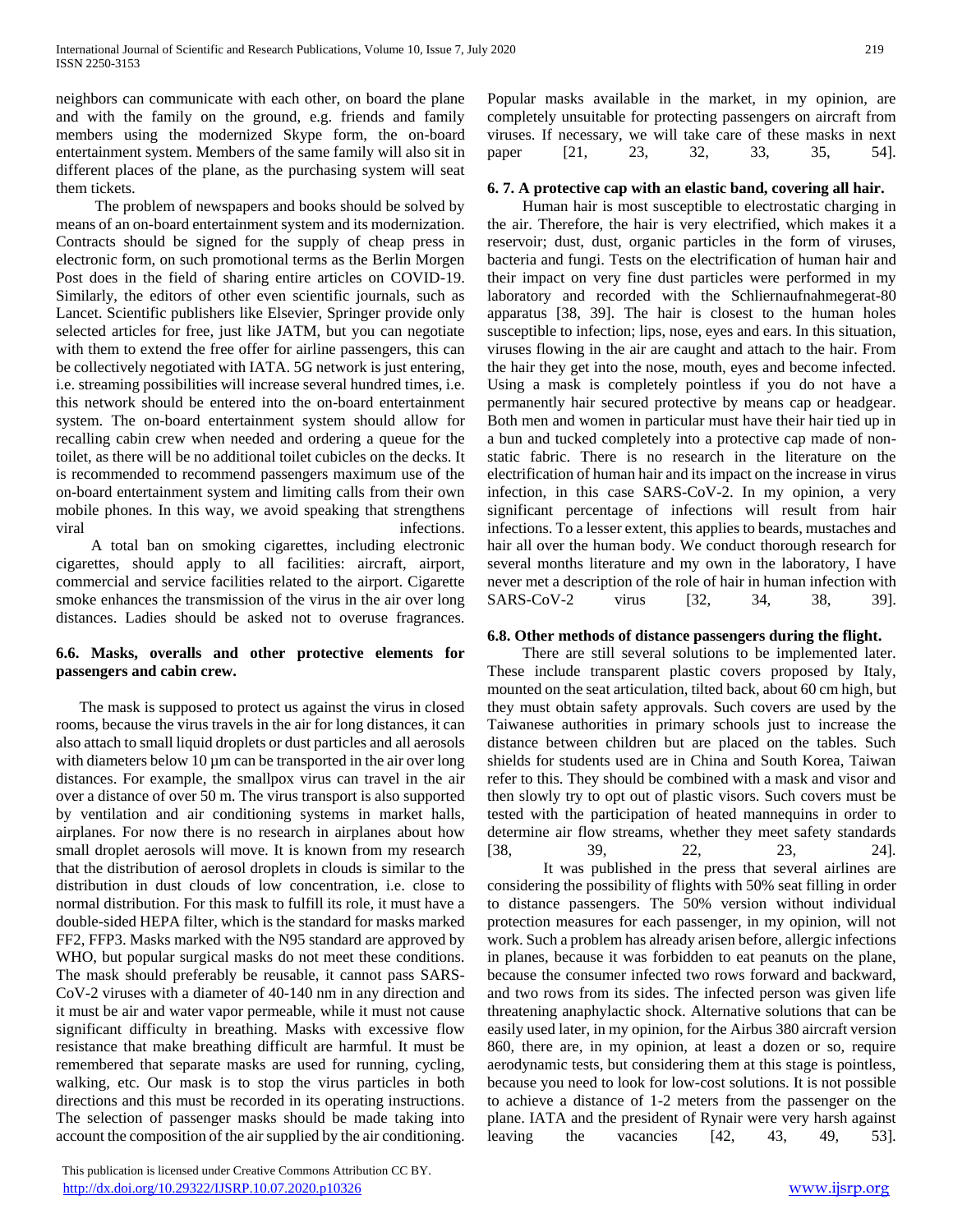#### **6. 9. Benefits and disadvantages of performing RT PCR and rapid serological tests for all passengers just before boarding.**

 It should be emphasized that performing even very accurate molecular PCR or serological tests at the airport before flight is completely pointless, because this virus is extremely intelligent and contagious and can be detected only on specific days after infection and we do not know in how many days it stop infecting, since its extreme infection periods are 1-50 days. This virus can survive in the freezer for up to 2 years, on objects for up to 17 days. In Europe, there are countries where even more than 50 molecular PCR tests performed for employees of the same hospital were false, because both molecular (genetic) PCR tests and serological (immunological) tests were false positive and negative [26]. Such situations are possible when existing diagnostic laboratories have poor diagnostics, or different tests from different manufacturers are used. Diagnostic laboratories for PCR tests must be with experienced diagnostic staff, while rapid serological tests never give 100% certainty of the result, but we can easily repeat them many times, because there are already 10 and 2 minute tests. PCR and blood tests are completely separate tests and their purpose is different. You have to understand the essence of the SARS-CoV-2 RNA virus and its method of very malicious infection, because PCR measurement is performed only for a given moment of time when the swab is taken, and this virus behaves completely differently the next day from the day of infection. At the same time, the state of infection and disease COVID-19 depends on the patient's state of health. In aviation, only PCT automatic test devices are considered, e.g. from Roche, 860 tests in 3 hours and similar [27,28,29, 60, 61].

Test attempts for all aircraft passengers have already been done on Emirates, but they cannot, in my opinion, give satisfactory results, as they do not take into account the ability to infect and survive this pathogen. However, just doing the tests is a move in the right direction because it reduces the number of infected.

The rules of very limited trust should be applied to all tests. By their very nature, blood serological tests are much less reliable. Before purchasing, serological tests should be verified in consultation with the seller, who should give a certificate of correctness, as they are sometimes poorly performed and companies claim that they are ineffective and have been deceived by the supplier  $[60, 61, 62]$ .

# **6.10. Search for other methods of searching for people with asymptomatic COVID-19.**

 The situation may improve when a second and further reliable methods or instruments are developed for quickly measuring the state of infection of infected people suffering from asymptomatic diseases, which they themselves do not even know. We need measuring instruments to diagnose people with no symptoms and no such instruments. Asymptomatic people do not have a high temperature, do not have a fever, may not have any other symptoms, but all the time at the same time, they can infect other people without even knowing it. Expensive PCR tests cannot be performed for all passengers, and they also do not give 100% certainty, because they give positive results but only on strictly defined days from the date of infection. Teams of research laboratories consisting of medical scientists and physical and

 This publication is licensed under Creative Commons Attribution CC BY. <http://dx.doi.org/10.29322/IJSRP.10.07.2020.p10326> [www.ijsrp.org](http://ijsrp.org/)

technical sciences have to look for new instruments and cheaper measuring techniques. I will give an example; the dog has a 600 times better sense of smell than a human and can be, it is one of the hopes, trained to verify passengers infected with SARS-CoV-2 virus at the airport. Works in this area are carried out in Great Britain. In my opinion, such measuring instruments can be pulse oximeters for measuring non-invasive monitoring of blood oxygen saturation percentage (saturation) and heart rate, but this method still requires experimental research and verification. Are needed a quick measurement with non-invasive instruments based on measurements of non-electrical quantities using electrical methods. Also laser technology and fluorescent methods suggest that such measuring instruments will be developed. We fight with an invisible, very tiny enemy with a diameter of 40-140 nm, about which we know practically nothing, because our experience is limited to observing various bad effects of his action [36, 49, 51].

HEPA filter for the aircraft. The aircraft should have one collective HEPA filter whose cartridge is a cassette, easily replaceable. After each flight or after several flights, this filter should be tested for COVID-19 virus content after removal. I know this is quite troublesome because you need an electron microscope, the pathogen particles are 40-160 nm. On this basis, it is possible to assess whether we transported the sick and for which contagious diseases. Based on the amount of virus on the filter, you can estimate how many people were sick. I do not know the construction of the aircraft ventilation and air conditioning system, but if the decks are served by several HEPA filters, it is possible to estimate where the infected passengers sat. This method is to assess whether the transport system used is epidemiologically safe.

#### **7. Increasing the availability of toilet cabins and sinks on board during the COVID-19 era.**

 It is also a problem to use the bathroom during the flight to use the toilet and wash basin. It would be best if one bathroom was for 50 -80 passengers, so that the passenger does not make long trips on the board of plane. After using the bathroom, the cabin must be automatically disinfected after each use. You can set several toilet cabins on each deck separately, for now portable, and then life will verify how to solve this problem to make it optimal. Because each passenger will use the bathroom and the toilet about 4 times during a flight of 10-12 hours, the bathrooms must handle about 3400 entries.

For the passenger, sitting still for 10-12 hours in an armchair, additionally dressed in a tight impervious suit is a significant difficulty, hence other solutions may be considered in the future.

#### **8. The advantage of wide-body aircraft of the Airbus 380, Boeing 747 type, for transport during the COVID-19**

 The biggest disadvantage of the Airbus 380 was that it is too large, now this large surface becomes its advantage, because it can be used to distance passengers. Airbus 380 planes are probably also designed for cargo transportation, because here the lifting capacity is decisive, because its packaging capacity is high. Don't hurry up the reconstruction of ready made Airbus 380 aircraft, because the problem may disappear by itself when the pandemic disappears or other methods for simple control of asymptomatic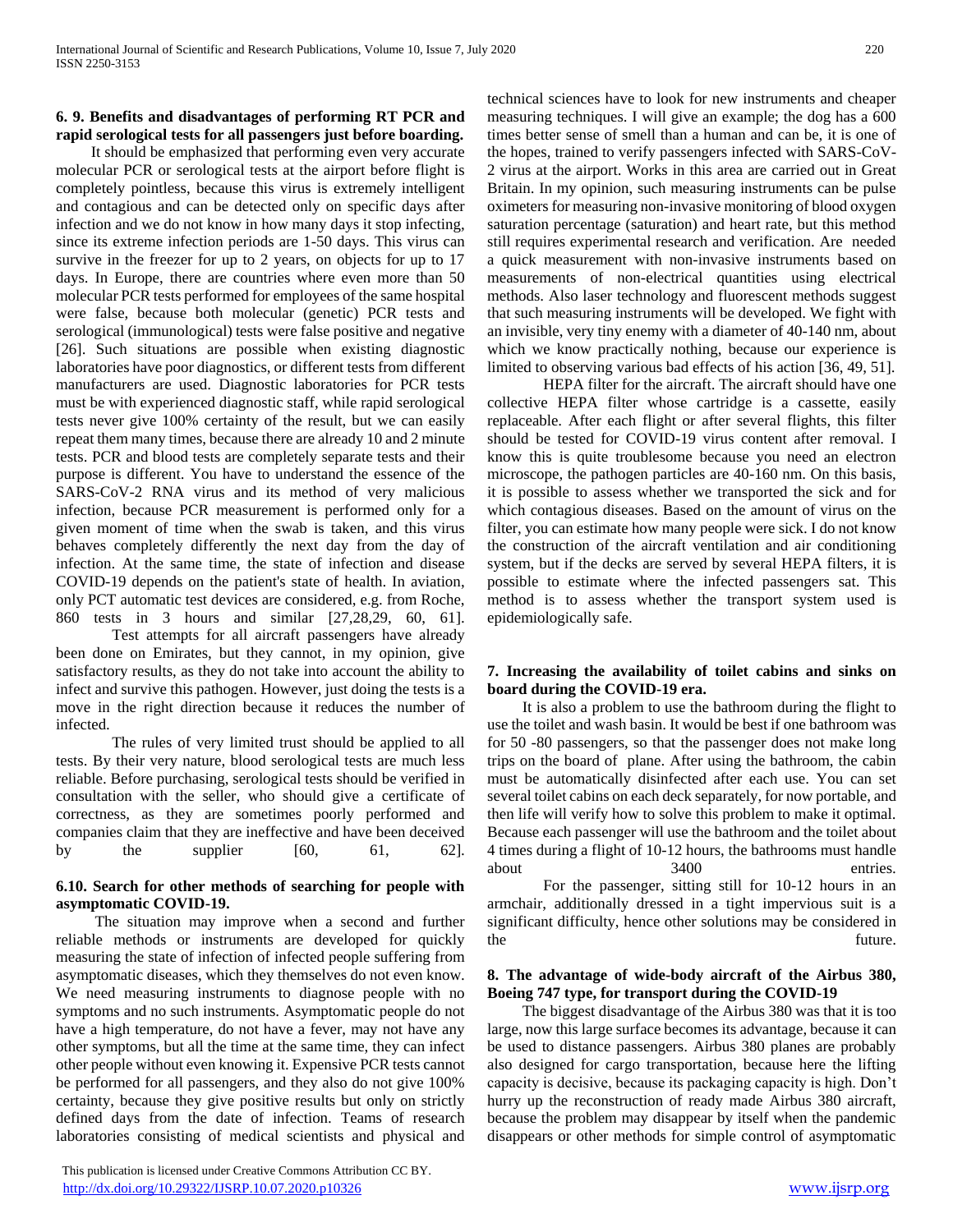passengers with infected passengers are developed, e.g. using trained dogs, the emergence of new measuring instruments outside of temperature measurement. The idea is not to incur the costs of modernizing the aircraft, which may prove unnecessary in 3 months. You need to start your first flights and watch the situation very carefully and quickly adapt to changing regulations and the state of the pandemic. The situation on the oil market has changed, it is not known at what level the price of a barrel of Brent oil will stabilize, but its price of around \$ 30 means that the importance of the price of fuel drops significantly. A 4-engine plane is safer for the customer, although its servicing and operation are more expensive  $[42, 49, 51]$ .

#### **9. Ports hubs in the days of COVID-19.**

 In the case of transport using intermediate airports as hubs, this is how the Emirates line worked, the plane lands at a given hub hub, passengers remain on the plane in their seats or they are released from the aircraft to a separate area of the airport, separated from the rest of the airport while maintaining distance 1- 2 m. There they can use bars, restaurants, take a walk, read the press and after a break they are loaded onto the plane. If new passengers are loaded from this hub then it is implemented and the aircraft continues to the destination. During their stay at this airport, they keep a distance of 1-2 m from each other. However, hubs are losing importance with the Airbus A380 and Boening 747 flight ranges, the more so as fixed costs of services in ports will increase significantly and the number of flights will have to be reduced [49, 62].Hub ports are needed to fill the aircraft with passengers to improve the economics of airline service.

#### **10. Identification of other viral diseases and COVID-19 flights after the invention of the vaccine.**

 Development of a vaccine against SARS-CoV-2 may solve the problem but it does not have to be at all and it will be only in a year or two, later or not at all. 20 years have passed and there is no vaccine for HIV, MERS, SARS-1, so that announcements of the development of an effective vaccine and its implementation are two separate problems. One passenger infected with COVID-19 can infect half a plane, and he does not even know that he is a virus carrier and infects, it is difficult to even punish him. If the aircraft manufacturer can ensure that the plane is filled with people who are not infected with the SAR-CoV-2 virus and who have not been infected asymptomatically and can prove it, then it has an open path for safe flights to any country in the world. Already at present, flights on the "Airbus 380 for COVID-19 "are possible to around 10 countries of the world. Since China is currently ahead of most highly developed countries in the field of computerization, telephony and practical computerization (such as 5G technology), we need to copy their methods used in China as well as possible, we must learn from the better. When it comes to 5G technologies, the leading countries are; South Korea, China, USA, Estonia, Finland, Switzerland, Great Britain and Italy [40, 41, 49].

#### **11. Passenger flights awaiting SARS-CoV-2 vaccine.**

 It should be taken into account that the SARS-CoV-2 pandemic will not be controlled in all countries even within 2-3 years. It will be possible to fly to some countries almost completely safely, e.g. to China, Taiwan, Hong Kong, Singapore, Japan and other expensive procedures will have to be used. It

 This publication is licensed under Creative Commons Attribution CC BY. <http://dx.doi.org/10.29322/IJSRP.10.07.2020.p10326> [www.ijsrp.org](http://ijsrp.org/)

should be remembered that planes prepared in this way can safely transport people infected with other viruses, e.g. HIV, SARS-CoV-1, MERS, Dengue, etc. The list of these diseases caused by viruses is over 20. The worst is that even if we had mastered the SARS virus -CoV-2 causing COVID-19 throughout the world, in all countries, which is unlikely to happen, in 3 months, a year or two, the mutated virus will appear even more contagious and we are having fun again. The SARS-CoV-2 virus is already the third coronovirus in this group that caused epidemics in 2003 and 2010. According to Iceland researchers, there are already 40 minor mutations of this SARS-CoV-2 virus. This SARS-CoV-2 virus has already been discovered in a much more contagious form than the one raging in Wuhan.

 I would like to point out that the COVID-19 vaccine, as developed, will be able to be used, but only for healthy people, because it is probably not for infected people. For people who have suffered from COVID-19 overt and asymptomatic, it will be necessary to test antibodies to this virus, as is done for vaccinating hepatitis B. At present, no one tests COVID-19 antibody levels, and if these antibodies are unstable, the problem is that no vaccine can be produced. Its purposefulness is doubtful for people who have previously suffered from COVID-19, because scientists need to determine how many years the antibody protects the person from getting sick. It cannot be excluded that there will be further pandemics of similar or more contagious viruses [12, 26, 34, 35,  $59,$  60].

**12. Use the recommendations of this guide to distance people staying in the following clusters; sports stadiums, entertainment halls, street manifestations, cinemas, theaters, parliament rooms, parliamentary rooms, lecture halls at universities. Direct use of the recommendations given in the organization of rail, bus, road transport for passenger transport and sea transport.**

 Adaptation of distance and safety methods for rail transport, in meters, buses, in parliaments, parliaments, theaters, cinemas and stadiums.

 The technical safety rules given in this article are almost identical, with only a few modifications to be applied, in every type of mass transport; by trains, metro, buses and car traffic. Procedures in relation to airplanes can be used to distribute people in other rooms with the structure and arrangement of seats in the form of large halls, when we want to increase safety in relation to the distance of people as well as to secure people in places of collective stay. This applies to parliaments, parliamentary halls, lecture halls, entertainment halls, sports halls, theaters, cinemas and stadiums. For example, a football stadium like Barcelona's Camp Nou needs to solve similar problems as Airbus 380 to fill with people. According to several scientists, a patient with COVID-19 may throw coughs, sneezes at a speed of 55-160 km / h, at a distance of 7 -8 m, when subsequent rows arranged in Roman Coloseum technology [63].

 A more difficult situation exists on large cruise ships, such as Daimond Princess, where with so many decks, cabin and corridor dimensions this is a much more difficult problem to solve. Adaptation of a large cruise ship to transport people during a pandemic is much more difficult than adaptation of such an Airbus 380.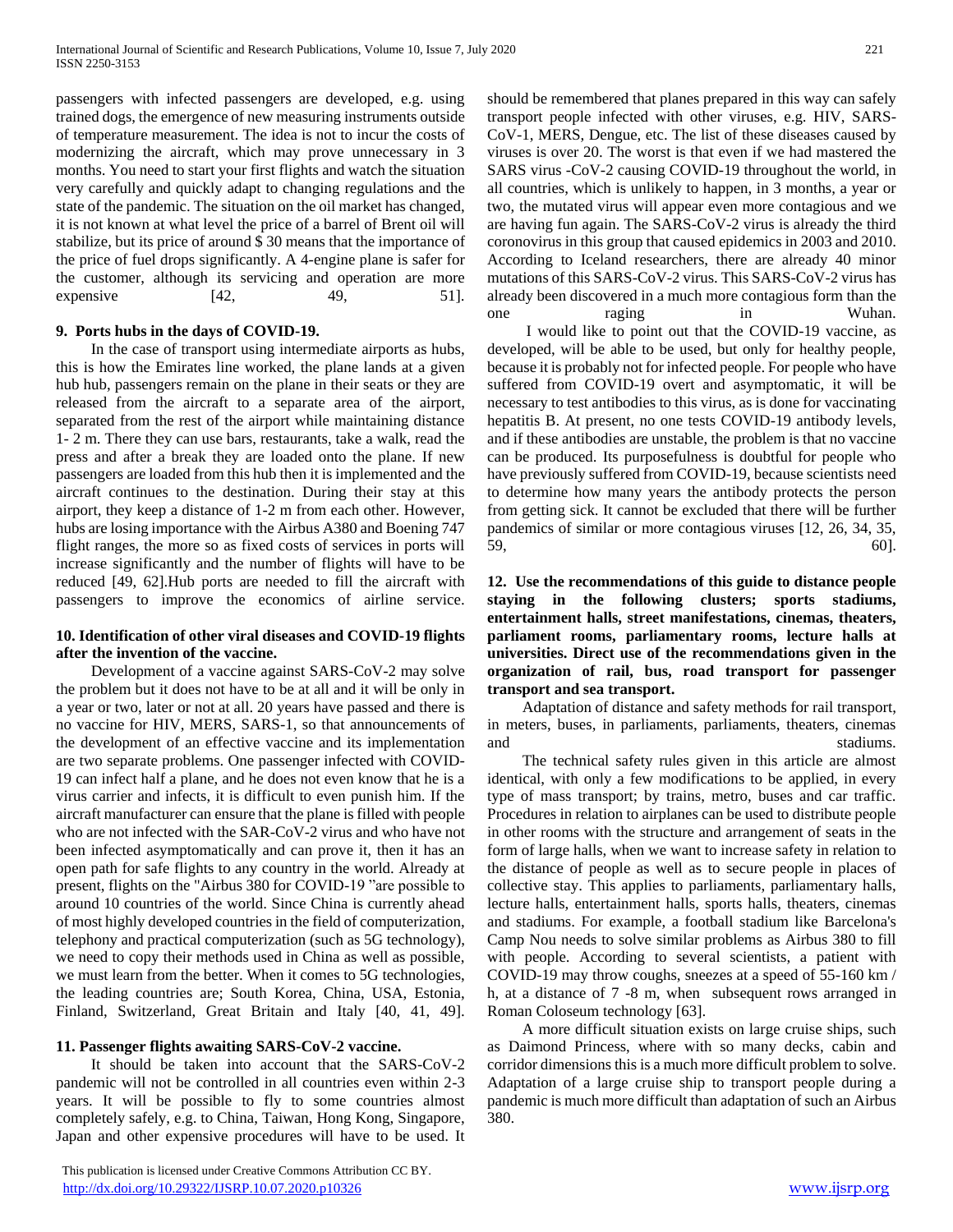**13. Final conclusion and comments** The aircraft is the most dangerous means of transport during an epidemic and must therefore be subject to special, redundant control in terms of passenger safety. According to my research, one patient with COVID-19 who doesn't even know he is sick, a passenger or flight attendant can infect even most passengers, if he is so sick on the plane and he will infect the environment with viruses for several hours, because it is important the number of viruses it will release and the long exposure of passengers to infection. Recall according to "Dailymail", such a sick person can secrete up to a million viruses per hour and infect everyone around. Until now, it was thought that infection could occur only through coughing and sneezing, but now it is already known that rapid transmission promotes breathing and speaking. This would explain why this virus has spread so rapidly throughout the world [66, 77]. It follows that it is necessary to rigorously protect the head of the passenger and the service, of course, provided that the virus can not penetrate the human skin, which is 100% so far, we do not know it either. All WHO recommendations, most governments are not worth a pound of trouble. Two people can safely talk to each other outdoors at a distance of 7-8 m from each other, but we can not provide such a distance in any apartment, store, premises. Unless there is thorough research in the laboratory regarding SARS-CoV-2 virus and COVID-19 disease, all protective measures should be taken to protect passengers against illness. The introduced replacement distance means also protect against other infectious diseases. Isolation of each passenger and crew member as if he were placed in a single 2 m high plastic pipe, together with his seat, completely isolated from all other passengers, which is technically impossible to implement but this theoretical distance model should be sought. I would like my recommendations to be aimed at implementing this theoretical model as much as possible.

 The most important tasks to be performed according to the guide:

1. Treating every passenger as a suspected person due to COVID-19 disease.

2. Introduction of passenger geolocation control by means of tracking his phone, connected to GPS, medical databases, airline database locating his place of stay and his contacts on the map for treatment, quarantine and flights. In many countries this problem has been solved at the government level, where not, you need to ask the passenger for permission and create these bases himself. 3. Performing pre-flight tests only in doubtful cases, the rest of the organizational work must be performed by the passenger in cooperation with the airline on the basis of a questionnaire and health card.

4. The use of computer technique for selecting seats on the aircraft in accordance with the instructions of the guide. Performed measurements during the flight and isolating the patient immediately as soon as it reveals so that it does not infect further. 5. Selection of innovative measuring apparatus in accordance with the guide.

6. Selection of several methods of passenger protection and isolation in order to effectively distance and isolate them from neighbors.

7. Introduction of innovative methods for testing the presence of virus in aircraft wastewater and air conditioning filters. 8. Modernization of the on-board entertainment system in

 This publication is licensed under Creative Commons Attribution CC BY. <http://dx.doi.org/10.29322/IJSRP.10.07.2020.p10326> [www.ijsrp.org](http://ijsrp.org/)

accordance with the guide's instructions and coupling it with passenger service databases and 5G internet. 9. Commissioning scientific research to develop new innovative head protection measures and testing the distribution of air streams in aircraft.

10. The implementation of the guide's recommendations by each reader for their own private health purposes.

#### **REFERENCES**

- [1] https://www.o2.pl/informacje/powrot-koronawirusa-w-wuhan-zapadlawazna-decyzja-wladz-6509415748048513a
- [2] https://www.o2.pl/informacje/koronawirus-wielka-mobilizacja-w-wuhandaja-sobie-10-dni-6510432903235713a
- [3] https://businessinsider.com.pl/ wiadomosci/koronawirus-jak- Szybko-sierozprzestrzenia-przypadek-call-center-w-korei-pld/lpv777j
- [4] https://wiadomosci.onet.pl/politico/koronawirus-korea-poludniowazwalczyla-wirusa-dzieki-znakomitej-organizacji-i/q9t3g17;
- [5] https://wiadomosci.onet.pl/politico/koronawirus-korea-poludniowazwalczyla-wirusa-dzieki-znakomitej-organizacji-i/q9t3g17;
- [6] https://wiadomosci.onet.pl/swiat/koronawirus-na-swiecie-pacjent-31-wkorei-poludniowej-sekta-ogniskiem-epidemii/yxjs75x;
- [7] https://wiadomosci.onet.pl/swiat/koronawirus-nowa-normalnosc-wchinach-i-korei-po-przejsciu-pierwszej-fali-wirusa/z7w1xgn;
- [8] Politico.eu
- [9] https://www.rynek-lotniczy.pl/mobile/uziemione-b747-i-a380-beda-jakoiom-8291.html
- [10] https://www.fly4free.pl/koronawirus-samoloty-i-lotniska-stana-sieszpitalami/
- [11] https://turystyka.wp.pl/koronavirus-w-niemczech-jest-pomysl-abyprzeksztalcic-lotnisko-w-berlinie-w-superszpital-6496956020267137a
- [12] https://plus.polskatimes.pl/wuhan-miasto-widmo-blokada-i-strach-przedzabojczych-wirusem/ar/c1-14753110 ; K. Sikorski. Polskatimes.pl
- [13] https://trybun.org.pl/2020/04/03/jak-koronavirus-stal-sie-chinskimczarnobylem ; ; A. Turczyn. The Warsaw Institute Review 3 IV 2020
- [14] https://www.rp.pl/Koronawirus-SARS-CoV-2/200409430-Po-76-dniachzakonczyla-sie-blokada-Wuhanu.html
- [15] https://polskatimes.pl/koronavirus-chiny-epidemia-wraca-nowe-zakazeniaw-jilin-100-milionow-chinczykow-moze-czekac-powtorka-blokad-i-Limiten/ar/c1-14978468
- [16] https://www.medonet.pl/koronawirus/koronawirus-w-polsce, szwedzkiepidemiolog-krytycznie-o-lockdownie-i-zamknieciueuropy,artykul,13897204.html ;
- [17] https://www.medonet.pl/koronawirus/koronawirus-w-europie,koronawirus- szwecja--anders-tegnell---glowny-epidemiologszwecji,artykul,06774431.html
- [18] https://www.pism.pl/publikacje/\_Zdrowie\_i\_polityka\_\_Tajwan\_w\_walce\_z \_koronawirusem\_; PISM
- [19] https://wiadomosci.onet.pl/swiat/koronawirus-korea-poludniowa-zwalczylawirusa-dzieki-znakomitej-organizacji-i/0z3kk22;
- [20] Politico.eu
- [21] https://tvn24.pl/swiat/koronawirus-tajwan-krok-przed-epidemia-moze-bycwzorem-dla-swiata-4516801; Politico.eu
- [22] https://zdrowie.radiozet.pl/Medycyna/Wiadomosci/Trzy-kraje-ktorezwyciesko-wyszly-z-pandemii
- [23] https://businessinsider.com.pl/wiadomosci/koronawirus-w-koreipoludniowej-walka-z-epidemia/bw2fnv1
- [24] https://www.theguardian.com/world/2020/mar/18/covid-19-south-koreanskeep-calm-and-carry-on-testing
- [25] https://www.infodent24.pl/newsdentpost/koronawirus-167-podmiotowprzeprowadzac-bedzie-badania-drive-thru,114773.html
- [26] https://www.medonet.pl/koronawirus/koronawirus-w-polsce,pierwsze-wpolsce-mobilne-centrum-testowe-"walk-thru"--wymaz-pobiera-sie-odosoby--ktora-przyszla-pieszo,artykul,54316592.html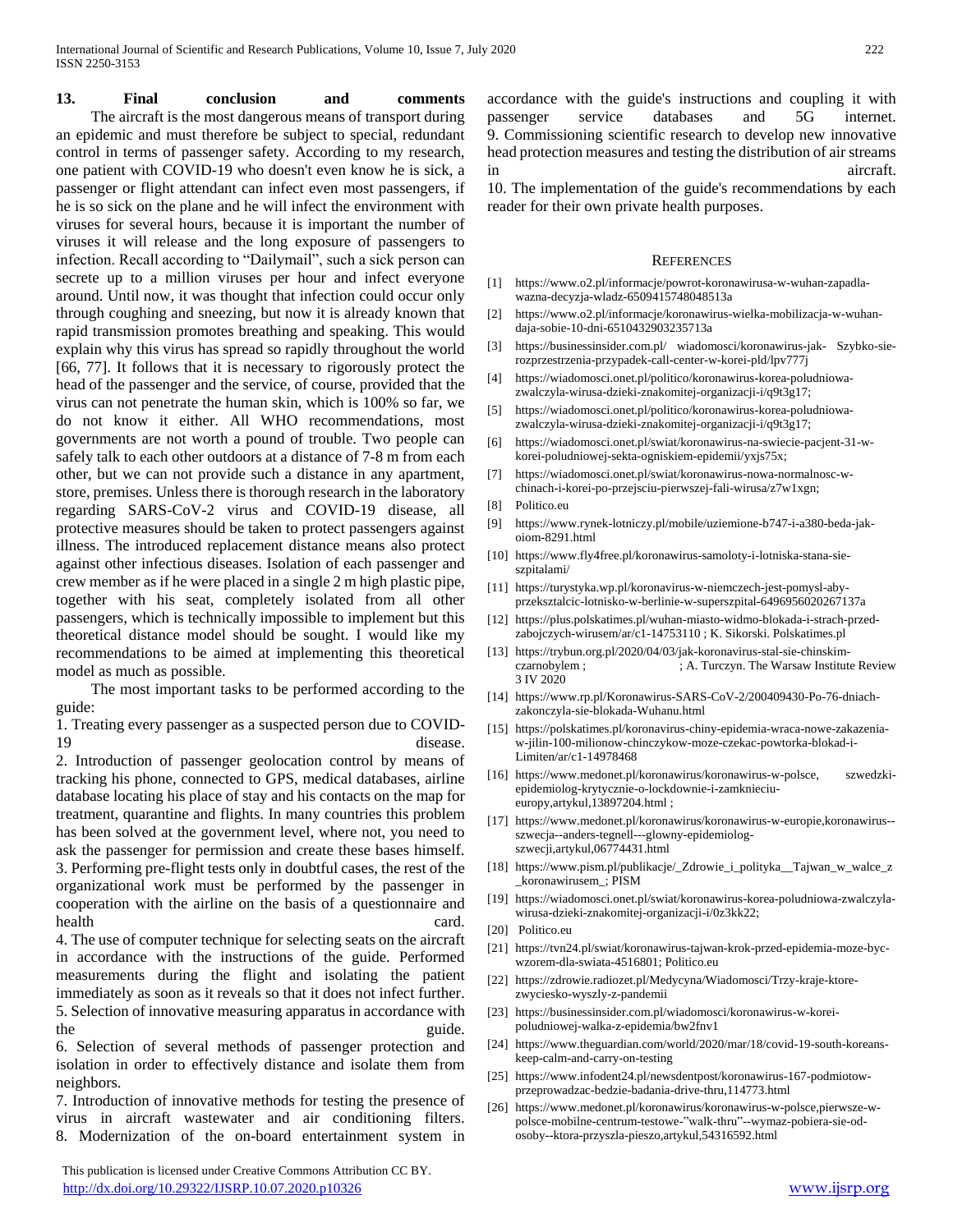- [27] https://odpady.net.pl/2020/04/07/ekspert-koalicji-bhp-podpowiada-jakwybrac-i-wlasciwie-uzytkowac-maske-na-twarz-by-chronic-sie-przedkoronawirusem/
- [28] https://www.medonet.pl/koronawirus/to-musisz-wiedziec,jakrozprzestrzenia-sie-koronawirus--ten-film-daje-domyslenia,artykul,95085178.html ;
- [29] TV NHK Japonia
- [30] L. Bououiba. "Turbulent Gas Clouds and Respiratory Pathogen Emissions Potential Implications for Reducing Transmission of COVID-19". JAMA. Published online March 26, 2020.
- [31] C. Beans. "Fluid dynamics works hints at wheather spoken word can spread COVID-19". Journal Club. Highlighting publisdched papers selected by Academy members.
- [32] https://www.medonet.pl/koronawirus/to-musisz-wiedziec,epidemiakoronawirusa--dystans-spoleczny-powinien-byc-jeszcze-wiekszy- badaczka-przekonuje--ze-dwa-metry-to-zbyt-malo,artykul,06939267.html
- [33] https://www.medonet.pl/koronawirus/koronawirus-w-polsce,falszywewyniki-testow-na-koronawirusa-to-powazny-problem--rozmowa-zdoktorem-pawlem-grzesiowskim,artykul,75022873.html
- [34] https://molekularnie.wordpress.com/2012/02/25/cepheid-genexpertanalizator-biochemiczny-do-real-time-pcru-hit-czy-kit/
- [35] https://www.cepheid.com/?gclid=Cj0KCQjwwr32BRD4ARIsAAJNf\_ 3roE2E8EfoO1fIjY1VaG9oWszrecpzXrX7Aza OrhvRbncjGFLPoIMaAvomEALw\_wcB
- [36] https://www.roche.com/media/releases/med-cor-2020-03-13.htm
- [37] https://www.tandfonline.com/doi/full/10.1080/15387216.2020.1768423. J.W.Sonn, J.K.Lee." The smart city as time-space cartographer in COVID-19 control:the South Korea strategy and democratic control of surveillance technology". J.Euroasian Geography and Economics. 9 May 2020.
- [38] https://noizz.pl/design/okulary-rokid-wykrywaja-ludzi-z-ryzykiemkoronawirusa-uzywaja-ich-chinczycy/gh0nr6p
- [39] https://ranking-oczyszczaczy.pl/poradnik-czystego-powietrza/jakie-maskiantysmogowe/
- [40] https://odpady.net.pl/2020/04/07/ekspert-koalicji-bhp-podpowiada-jakwybrac-i-wlasciwie-uzytkowac-maske-na-twarz-by-chronic-sie-przedkoronawirusem/
- [41] https://www.theguardian.com/world/2020/apr/03/south-korea-bars-entryforeign-nationals-refusing-self-isolate
- [42] https://wyborcza.pl/7,75400,25832669,wszyscy-musza-nosic-maseczkizakazonych-koronawirusem-nawet.html?disableRedirects=true
- [43] https://www.medonet.pl/koronawirus,pulsoksymetry-zyskuja-napopularnosci--wszystko-przez-slowa-amerykanskiegolekarza,artykul,90880064.html
- [44] https://noizz.pl/nauka-i-technologia/na-lotnisku-w-hongkongu-stanelabudka-do-dezynfekcji-ktora-w-40-sekund-zabija-wirusy/7jsrghm
- [45] R.Rojek, Z.Dudzicz. "Laboratorium elektrofiltracji i elektroseparacji Politechniki Opolskiej. AURA Ochrona Środowiska. VII Konferencja n-t "Elektrofiltry 2004". Dodatek do Aury nr 9/2004. "s.47-49
- [46] Dudzicz Z. "Elektrofiltracja cząstek pyłu w polu wyładowania ulotowego zasilanego wysokim napięciem stałym i zmiennym. Praca habilitacyjna". ISBN 978-83-929195-0-6. Kraków 2009. S.1-176
- [47] https://www.pasazer.com/news/43653/airbus,widzi,pierwsze,oznaki,ozywie nia,w,chinach.html
- [48] https://www.komputerswiat.pl/artykuly/redakcyjne/comac-c919-chinskiodrzutowiec-ktory-ma-pokonac-airbusa-iboeinga/x24lvwjhttps://www.komputerswiat.pl/artykuly/redakcyjne/comacc919-chinski-odrzutowiec-ktory-ma-pokonac-airbusa-i-boeinga/x24lvwj
- [49] https://businessinsider.com.pl/lifestyle/podroze/koronawirus-jak-zmieni-sielatanie-samolotami-podroz-po-pandemii-covid-19/wb7qghl
- [50] https://businessinsider.com.pl/wiadomosci/ryanair-wznowi-loty-rozkladlotow-tanich-linii-lotniczych-od-1-lipca-2020/0jyfpd7
- [51] https://www.o2.pl/informacje/koronawirus-wielka-mobilizacja-w-wuhandaja-sobie-10-dni-6510432903235713a
- [52] https://www.youtube.com/watch?v=CRTcJNry87E
- [53] https://www.youtube.com/watch?v=uRQ8qNDrxLg
- [54] https://wiadomosci.radiozet.pl/Koronawirus/Polska-wsrod-rezimowwykorzystujacych-koronawirusa-do-represjonawania-obywateli

 This publication is licensed under Creative Commons Attribution CC BY. <http://dx.doi.org/10.29322/IJSRP.10.07.2020.p10326> [www.ijsrp.org](http://ijsrp.org/)

- [55] https://www.medonet.pl/koronawirus-pytania-i-odpowiedzi/sars-cov-2,czykobiety-sa-bardziej-odporne-na-koronawirusa-,artykul,92702927.html
- [56] https://businessinsider.com.pl/technologie/nowe-technologie/rewolucja-wlataniu-trendy-ktore-zmienia-przyszlosc-lotnisk-naswiecie/wr6xwp9?utm\_source=recommend&utm\_medium= synergy&utm\_campaign= allonet\_recommend\_n\_bi
- [57] https://businessinsider.com.pl/sztuczna-inteligencja-w-walce-zpandemia/bjx1dsp
- [58] www.hikvision.com/europe
- [59] https://www.medonet.pl/koronawirus/koronawirus-na-swiecie,co-robiachiny--aby-koronawirus-nie-pojawil-sie-u-nich-ponownie---korespondentmedonetu-,artykul,68916439.html
- [60] https://businessinsider.com.pl/lifestyle/podroze/koronawirus-jak-zmieni-sielatanie-samolotami-podroz-po-pandemii-covid-19/wb7qghl
- [61] https://www.medonet.pl/koronawirus/to-musisz-wiedziec,lekarka-apeluje- oddychajmy-przez-nos-,artykul,22935862.html
- [62] https://www.euractiv.pl/section/polityka-wewnetrzna-ue/news/belgia-2-tysdetektywow-ma-sledzic-zakazenia-sars-cov-2/
- [63] https://www.computerworld.pl/news/Jak-rzady-wykorzystuja-danelokalizacyjne-do-walki-z-koronawirusem,419878.html
- [64] https://businessinsider.com.pl/termowizja-w-walce-z-covid-19/v1ymsyg
- [65] https://wiadomosci.wp.pl/chinski-naukowiec-koronawirus-podrozuje-naodleglosc-45-m-noscie-maseczki-6487375819171969a 4,5 m i wisi w powietrzu 30 min
- [66] https://www.medonet.pl/koronawirus/koronawirus-na-swiecie,porownaniekoronawirusa-z-wuhan-i-sars,artykul,38011813.html 31 I 2020
- [67] https://www,cepheid.com/Package Insert Files.Xpress-SARS-CoV-2/Xpert ; ( Vending machine manual PCR )
- [68] https://www.asiatechdaily.com/genbody-coronavirus-test-kit/ Testy seto Korea
- [69] www.koreabiomed.com/news/articleView.html?idxno=7953
- [70] https://zdrowie.wprost.pl/zdrowie/10115390/dlaczego-nie-wolnopowstrzymywac-kichniecia-i-jak-zredukowac-rozprzestrzenianie-siewirusow.html
- [71] https://www.fly4free.pl/rozrywka-w-samolocie/
- [72] https://www.aviationheadlines.com
- [73] https://wiadomosci.onet.pl/swiat/najczestsza-droga-zakazeniakoronawirusem-wcale-nie-przez-dotyk/nmv5bm8
- [74] www.bild.de, Bild 9.06.2020. www.bild.de Bild 11.06.2020; Title of the article " Protective masks and suits".
- [75] https://m.bild.de/reise/fluege/fluege/coronavirus-so-wollen-airlinesbesatzungen-und-passagiere-schuetzen-70931060.bildMobile.html
- [76] https://www.tvp.info/48013235/koronawirus-we-wloszech-rosnie-liczbazgonow-wsrod-medykow
- [77] https://www.mp.pl/ratownictwo/na-dyzurze/229925,koronawirus-abezpieczenstwo-personelu-medycznego
- [78] https://wiadomosci.onet.pl/swiat/najczestsza-droga-zakazeniakoronawirusem-wcale-nie-przez-dotyk/nmv5bm8
- [79] https://www.o2.pl/informacje/naukowcy-twierdza-ze-maseczki-ochronnemoga-zapobiec-kolejnej-fali-koronawirusa-6520617469172448a?utm\_medium=push&utm\_source=pushpushgo&utm\_ campaign=o2-push
- [80] https://pulsmedycyny.pl/czy-koronawirusem-sars-cov-2-mozna-sie-zarazicdroga-fekalno-oralna-985529
- [81] https://www.medonet.pl/koronawirus/koronawirus-w-europie,koronawirusbyl-w-hiszpanii-duzo-wczesniej--niz-sadzono,artykul,39810217.html
- [82] https://www.polityka.pl/tygodnikpolityka/nauka/1955484,1,na-tropie-sarscov-2-w-sciekach.read
- [83] https://pulsmedycyny.pl/koronawirus-sars-cov-2-w-sciekach-nie-powodujezachorowan-ale-moze-pomoc-namierzyc-bezobjawowych-nosicielibadania-990039
- [84] http://naukawpolsce.pap.pl/aktualnosci/news%2C82063%2Ckoronawirusw-sciekach-nie-powoduje-zachorowan-ale-pomaga-namierzyc
- [85] https://www.polityka.pl/tygodnikpolityka/nauka/1955484,1,na-tropie-sarscov-2-w-sciekach.read